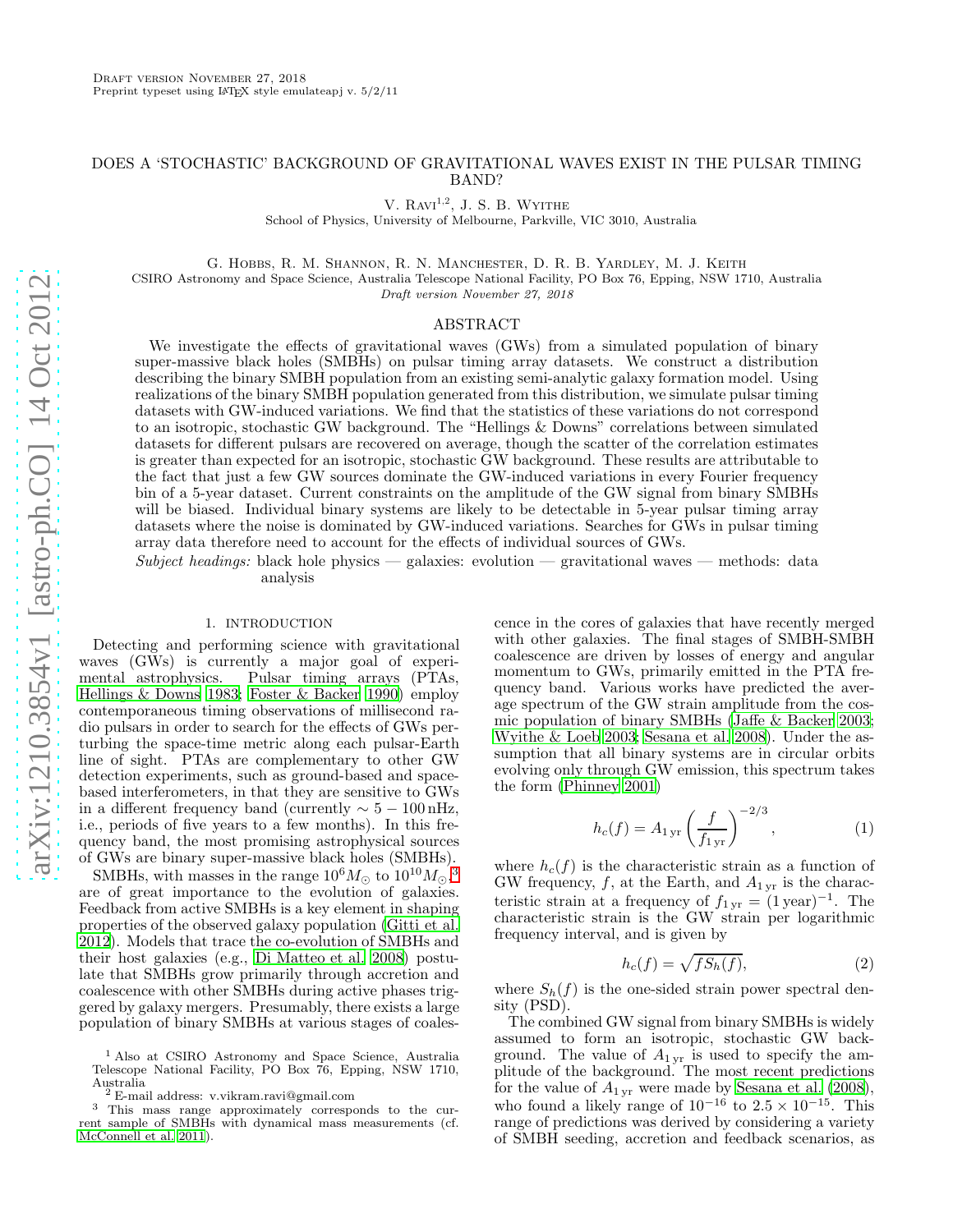well as uncertainties in the galaxy merger rate and in the SMBH mass function.

PTA projects are based on observations of periodic pulses of radio emission from pulsars using large radio telescopes. These observations lead to measurements of pulse times of arrival (ToAs) at the observatories. ToA measurements are typically conducted every few weeks over many years. Pulsar timing involves parameters of a physical model for the ToAs being fitted to the measured ToAs, with the differences between the observed ToAs and the model predictions being the timing residuals. ToAs can be modeled using combinations of deterministic and stochastic processes.

GWs incident on the Earth (and on the pulsars) cause shifts in the measured pulse frequencies of the pulsars [\(Sazhin 1978;](#page-13-5) [Detweiler 1979](#page-12-4)). For a pulsar, indexed by p, with intrinsic rotation frequency  $\nu_p$ , consider a GWinduced shift,  $\Delta \nu(t, \mathbf{r}_p)$ , to this frequency. This shift is a function both of time,  $t$ , and the Earth-pulsar direction vector,  $\mathbf{r}_{\mathbf{p}}$ . The resulting discrete time-series of GW-induced variations to the ToAs,  $\delta_i^p$  (the *i* subscript indicates that  $\delta_i^p$  is sampled at times  $t_i$ ), is given by [\(Detweiler 1979\)](#page-12-4)

$$
\delta_i^p = \int_0^{t_i} \frac{\Delta \nu(t', \mathbf{r_p})}{\nu_p} dt'.
$$
 (3)

For any GW signal, the expected values of zero-lag crosscorrelations between the  $\delta_i^p$  time-series for different pulsars can be specified. For any stochastic GW signal, the expected value of the normalized correlation for each pulsar pair is expressed in terms of the angular separations between the pulsars as [\(Hellings & Downs 1983;](#page-12-0) [Jenet et al. 2005\)](#page-13-6)

$$
\rho_{pq} = \frac{3}{2}\alpha \log \alpha - \frac{\alpha}{4} + \frac{1}{2} + \frac{1}{2}\delta_{pq},\tag{4}
$$

where  $\alpha = \frac{1}{2}(1 - \cos \theta_{pq}), \ \theta_{pq} = \cos^{-1} \frac{\mathbf{r_p} \cdot \mathbf{r_q}}{|\mathbf{r_p}||\mathbf{r_q}|}$  is the angular separation between pulsars  $p$  and  $q$ , and the Kroenecker delta,  $\delta_{pq}$ , is unity if  $p = q$ , and zero otherwise. This function is known as the Hellings & Downs curve. An isolated source of GWs will give rise to correlations that are different from the the Hellings & Downs curve. Measurements of correlations between pulsar timing datasets that are attributable to the effects of GWs are necessary for the detection of GWs with PTAs [\(Jenet et al. 2005;](#page-13-6) [Yardley et al. 2011;](#page-13-7) [Demorest et al.](#page-12-5) [2012\)](#page-12-5).

The prospect of detecting or constraining the amplitude of a background of GWs from binary SMBHs has been the primary rationale for the development of the PTA concept. Various works have placed upper bounds on the value of  $A_{1 \text{ yr}}$  for a background with the characteristic strain spectral form of Equation 1 [\(Jenet et al.](#page-13-8) [2006;](#page-13-8) [van Haasteren et al. 2011;](#page-13-9) [Demorest et al. 2012\)](#page-12-5). The best published upper bound [\(van Haasteren et al.](#page-13-9) [2011\)](#page-13-9) finds that  $A_{1,\text{yr}} < 6 \times 10^{-15}$  with 95% confidence.<br>All analysis methods developed to study the combined GW signal from binary SMBHs with PTAs assume that the  $\delta_i^p$  time-series for multiple pulsars can be described as a specific stochastic process. We describe the exact nature of this assumption in §2.

In this paper, we elucidate the statistical nature of the

ToA variations induced by GWs from binary SMBHs. We accomplish this by modeling the GW signal from the predicted population of binary SMBHs, and by simulating realizations of  $\delta_i^p$  corresponding to realizations of the GW signal. This study is critical to the validity of interpreting published upper limits on  $A_{1,\text{yr}}$  as representative of limits on the mean characteristic strain spectrum of GWs predicted to arise from binary SMBHs. Our results are also important for the optimization of GW detection techniques with PTAs. In §3, we outline our method of simulating pulsar timing datasets including GWs from the predicted population of binary SMBHs. Our analysis and results are presented in §4 and §5, and we discuss the interpretation and implications of our results in §6. We present our conclusions in §7.

Throughout this work, we assume a ΛCDM concordance cosmology based on a combined analysis of the first-year WMAP data release [\(Spergel et al. 2003](#page-13-10)) and the 2dF Galaxy Redshift Survey [\(Colless et al. 2001](#page-12-6)), with  $\Omega_M = 0.25, \ \Omega_b = 0.045, \ \Omega_\Lambda = 0.75, \ \sigma_8 = 0.9$ and  $H_0 = 73 \,\mathrm{km \, s^{-1} \, Mpc^{-1}}$ . Although these parameter values have since been superseded by more recent observations, we adopt them in order to remain consistent with the model we use for the binary SMBH population [\(Guo et al. 2011\)](#page-12-7). A list of important symbols in this paper is shown in Table 1, along with the sections of the text in which they are introduced.

#### 2. THE CURRENT MODEL FOR TOA VARIATIONS INDUCED BY GRAVITATIONAL WAVES FROM BINARY SMBHS

ToA variations induced by GWs from binary SMBHs  $(\delta_i^p)$  are commonly modeled among the PTA community as a wide-sense stationary random Gaussian process. This is based on the hypothesis that many GW sources forming a GW background contribute to the ToA variations, resulting in a statistical process governed by the central limit theorem. While the nature of the random Gaussian model for  $\delta_i^p$  has been extensively described elsewhere (e.g., [van Haasteren et al. 2009\)](#page-13-11), we summarize it here for completeness.

The key property of a random Gaussian process is that a linear combination of samples will have a joint normal distribution function. Different samples need not be statistically independent. The distribution of samples from a (zero-mean) random Gaussian process is characterized by the covariance matrix of the samples. Consider a vector,  $\mathbf{R}_{\mathbf{p}}$ , containing *n* samples of  $\delta_i^p$ . That is,

$$
\mathbf{R}_{\mathbf{p}} = \begin{pmatrix} \delta_0^p \\ \delta_1^p \\ \vdots \\ \delta_{n-1}^p \end{pmatrix} . \tag{5}
$$

Let  $\mathbf{R}_{q}$  be another vector defined similarly to  $\mathbf{R}_{p}$ , corresponding to a pulsar  $q$ , containing  $n$  simultaneouslyobtained samples of  $\delta_i^q$ . Under the random Gaussian assumption, the joint probability distribution of the samples in  $\mathbf{R}_{\mathbf{p}}$  and  $\mathbf{R}_{\mathbf{q}}$ , which we denote  $P_{pq}$ , is given by

$$
P_{pq} = \frac{1}{\sqrt{(2\pi)^n \det(\mathbf{C}_{pq})}} e^{-\frac{1}{2} \mathbf{R_p}^T \mathbf{C}_{pq} \mathbf{R_q}}.
$$
 (6)

Here,  $\mathbf{C}_{pq}$  is an  $n \times n$  matrix containing the covariances between the samples of  $\delta_i^p$  and  $\delta_i^q$ ; that is, element *ij* of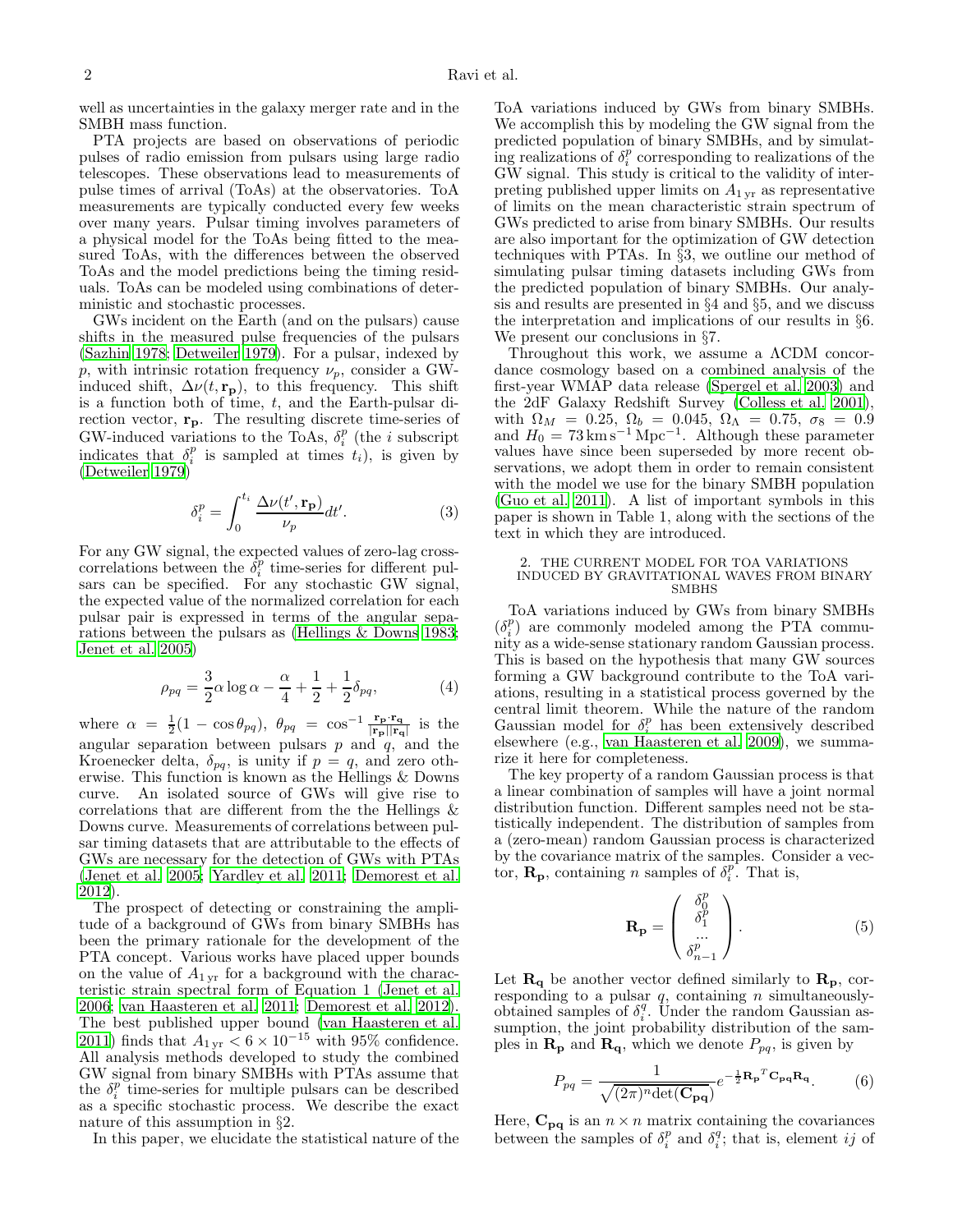Table 1 List of symbols.

| Symbol                                                                                                                                            | Section          | Description                                                                                                          |
|---------------------------------------------------------------------------------------------------------------------------------------------------|------------------|----------------------------------------------------------------------------------------------------------------------|
| $\delta_i^p$                                                                                                                                      |                  | GW-induced ToA variation for pulsar $p$ at time $t_i$ .                                                              |
|                                                                                                                                                   |                  | Expected zero-lag normalized cross-correlation between $\delta_i^p$ and $\delta_i^q$ time-series.                    |
| $\rho_{pq} \ S_g(f) \ \tilde{S_k^p} \ h_0 \ \Phi \bar{\Phi}$                                                                                      | 2                | Expected PSD of $\delta_i^p$ time-series.                                                                            |
|                                                                                                                                                   | $\boldsymbol{2}$ | Periodogram estimator of $S_g(f)$ at frequency $f_k$ .                                                               |
|                                                                                                                                                   | 3.1              | GW strain amplitude divided by frequency dependence.                                                                 |
|                                                                                                                                                   | 3.1              | Binned distribution of binary SMBHs derived from realizations of the Millennium and Millennium-II coalescence lists. |
|                                                                                                                                                   | 3.1              | Average of 1000 realizations of $\Phi$ .                                                                             |
| $\Phi_{\text{fit}}$                                                                                                                               | 3.1              | Analytic fit to $\bar{\Phi}$ .                                                                                       |
| $S_{\rm g, fit}(f)$                                                                                                                               | 3.2              | $S_a(f)$ derived in terms of $\Phi_{\text{fit}}$ .                                                                   |
|                                                                                                                                                   | 3.2              | Expected GW characteristic strain spectrum derived in terms of $\Phi_{\text{fit}}$ .                                 |
|                                                                                                                                                   | 4                | 1 ns rms ToA variation at time $t_i$ .                                                                               |
|                                                                                                                                                   | 4                | Sum of $W_i$ and $\delta_i^p$ .                                                                                      |
| $h_{\mathrm{c, \, fit}}^{k, \, \mathrm{nc}, \, \mathrm{ft}}(f) \newline D_i^p \newline S(f) \newline \tilde{\psi}_k^p \newline \tilde{\rho}_{pq}$ | 4                | Expected PSD of $D_i^p$ time-series.                                                                                 |
|                                                                                                                                                   | 4                | Periodogram estimator of $S(f)$ at frequency $f_k$ .                                                                 |
|                                                                                                                                                   | $\overline{5}$   | Estimator of $\rho_{pq}$ .                                                                                           |

 $\mathbf{C}_{\mathbf{p}\mathbf{q}}$  is given by the covariance between  $\delta_i^p$  and  $\delta_j^q$ . As the Gaussian process is wide-sense stationary, each element ij of  $C_{pq}$  depends only on the time difference  $\tau_{ij} = |t_i - t_j|$ between samples  $i$  and  $j$  for pulsar  $p$  and  $q$  respectively. Elements of  $C_{pq}$  are sampled from a covariance function,  $c_{pq}(\tau)$ , between the GW-induced ToA variations for pulsars  $p$  and  $q$ . This covariance function is defined by the inverse Fourier transform of the one-sided PSD,  $S_a(f)$ , of GW-induced ToA variations for a given pulsar:

$$
c_{pq}(\tau) = \rho_{pq} \text{Real}[\mathcal{F}^{-1}(S_g(f))]. \tag{7}
$$

Here,  $\mathcal F$  denotes a complex Fourier transform, and  $\tau$  is a time-lag. The PSDs of the GW-induced ToA variations for all pulsars are equivalent, and given by [\(Jenet et al.](#page-13-8) [2006\)](#page-13-8)

$$
S_g(f) = \frac{1}{12\pi^2} \frac{h_c^2(f)}{f^3},\tag{8}
$$

for a GW signal with the expected characteristic strain spectrum  $h_c(f)$ .

The above discussion applies equivalently if pulsar  $p$ and pulsar  $q$  are the same pulsar, or if they are different pulsars. The Hellings & Downs factor  $\rho_{pq}$ , defined in Equation 4, accounts for the correlation between GWinduced TOA variations for different pulsars. If  $h_c(f)$  has the form in Equation 1, we have  $S_g(f) \propto f^{-13/3}$ . The GW-induced ToA variations for each pulsar will therefore be a "red" process. In this work, we only consider timeseries  $\delta_i^p$  with finite lengths  $T_{\text{obs}}$ .

We are interested in comparing a new model for  $\delta_i^p$  with the random Gaussian model described in this section. To this end, we need to be able to simulate realizations of  $\delta^p_i$ as a random Gaussian process. Multiple PTA groups test their data analysis algorithms by simulating realizations of  $\delta_i^p$  using the GWbkgrd plugin [\(Hobbs et al.](#page-13-12)  $2009$ ) to the TEMPO2 pulsar timing package [\(Hobbs et al.](#page-12-8) [2006\)](#page-12-8). While this plugin does not explicitly generate random Gaussian realizations of  $\delta_i^p$  by construction, we and others [\(van Haasteren et al. 2011](#page-13-9); [Demorest et al. 2012](#page-12-5)) have checked that it approximates a random Gaussian process well.

In the plugin GWbkgrd, a number of GW oscillators,  $N_{T2}$ , are simulated between GW frequencies  $f_{\text{lo}}$  and  $f_{\text{hi}}$ , with the normally distributed  $+$  and  $\times$  GW polarization amplitudes set to be purely real with zero mean, variance

$$
\sigma_{T2}^2 = \sqrt{\frac{\ln(f_{\rm hi}/f_{\rm lo})}{N_{T2}}} h_c(f), \tag{9}
$$

and frequency probability distribution,  $dP/df$ , given by

$$
\frac{dP}{df} = \frac{1}{\ln(f_{\rm hi}/f_{\rm lo})} f^{-1}.
$$
\n(10)

ToA variations calculated for a given pulsar  $p$  at different times  $t_i$  corresponding to GWs from each of these oscillators are summed to produce a realization of the  $\delta_i^p$ time-series. The frequency limits  $f_{\text{lo}}$  and  $f_{\text{hi}}$  are generally chosen respectively to be much less than the  $T_{\text{obs}}^{-1}$  and much greater than the Nyquist frequency corresponding to the minimum sampling interval.

We make a distinction between the expected PSD of ToA variations induced by GWs from binary SMBHs, as defined in Equation 8, and estimates of this PSD based on realizations of the ToA variations. A commonlyused non-parametric, unbiased estimator of the PSD of a time-series is the periodogram [\(Schuster 1898\)](#page-13-13). The periodogram,  $\tilde{S_g^p}$ , of  $\delta_i^p$  is defined as

$$
\tilde{S}_k^p = \frac{2}{T_{\text{obs}}} |\text{DFT}[\delta_i^p]|^2,\tag{11}
$$

where DFT denotes a discrete Fourier transform. We adopt the following standard definition for the DFT of  $n$ samples of  $\delta_i^p$ :

$$
\text{DFT}(f_k) = \sum_{m=0}^{n-1} \delta_m^p e^{-i2\pi mk/n} \frac{T_{\text{obs}}}{n},\tag{12}
$$

where  $i = \sqrt{-1}$  in this case. The DFT is evaluated for frequencies

$$
f_k = (k+1)\frac{1}{T_{\text{obs}}}, \ 0 \le k < \frac{T_{\text{obs}}}{2T_{\text{ samp}}},\tag{13}
$$

where  $T_{\text{samp}}$  is the interval (assumed to be constant) between samples of  $\delta_i^p$ . Throughout this work, we estimate the PSD,  $S_g(f)$ , of realizations of  $\delta_i^p$  by evaluating  $\tilde{S}_k^p$ .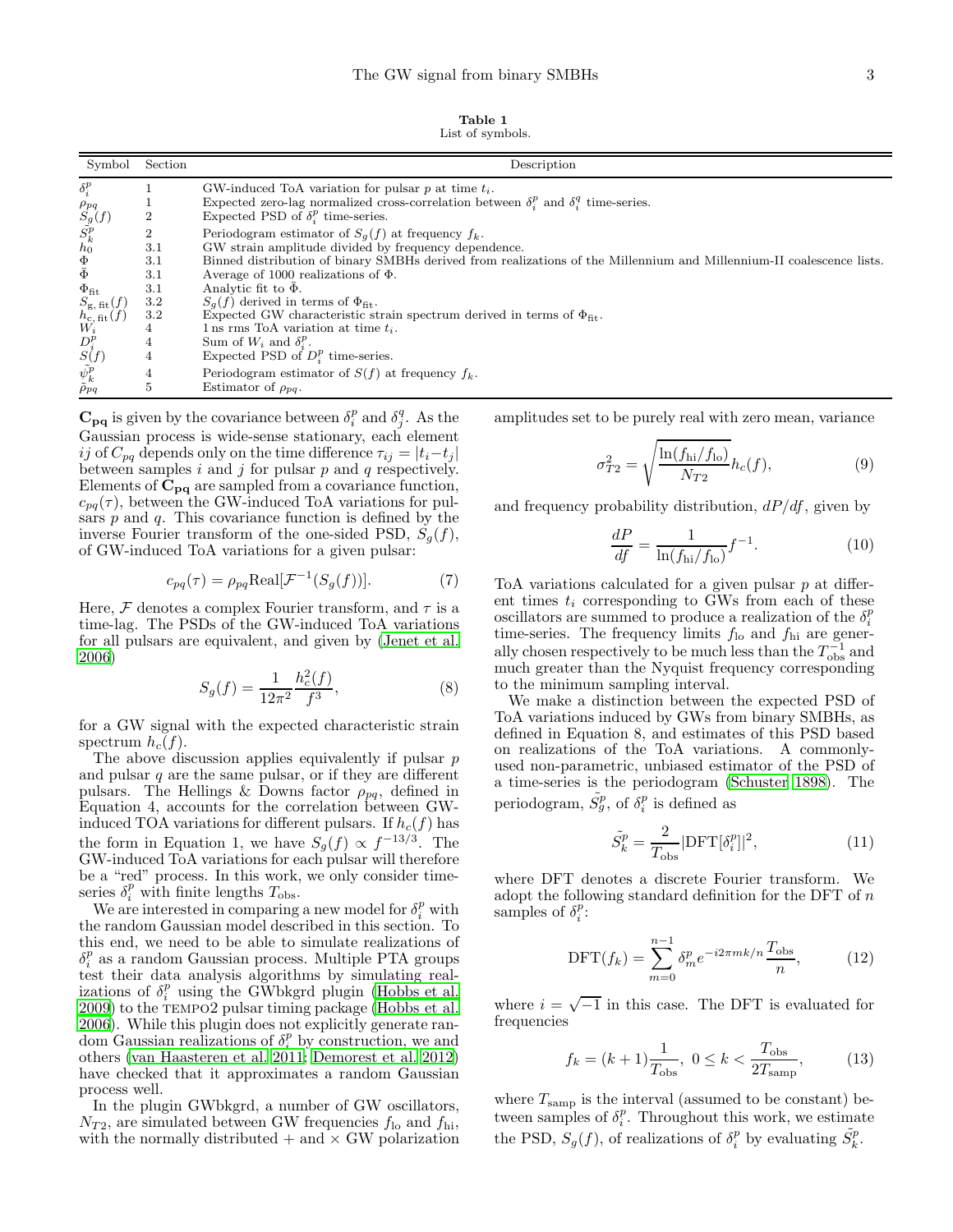#### 3. SIMULATING PULSAR TOA VARIATIONS ACCOUNTING FOR BINARY SMBH POPULATION CHARACTERISTICS

In this section, we describe a new method of simulating ToA variations caused by GWs from the predicted population of binary SMBHs. Various works have presented models for the cosmic demographics of binary SMBHs [\(Dotti et al. 2012\)](#page-12-9). More recently, such efforts have been based on analytic prescriptions for baryon physics applied to dark matter halo merger tree catalogues from N-body simulations [\(Guo et al. 2011,](#page-12-7) hereafter G11). In particular, the G11 prescriptions were applied to merger trees from both the Millennium [\(Springel et al. 2005](#page-13-14)) and the Millennium-II [\(Boylan-Kolchin et al. 2009\)](#page-12-10) simulations. The Millennium and Millennium-II simulations follow the evolution of dark matter structures, using the same physical prescriptions and number of particles. The Millennium-II simulation was however carried out in a comoving cubic volume with one-fifth the side length as that of the Millennium simulation, with the aim of resolving smaller-scale dark matter structures than the Millennium simulation.<sup>[4](#page-3-0)</sup> Together, these simulations resolve dark matter halos corresponding to the observed galaxy population, from dwarf galaxies to the largestmass early-type galaxies.

The G11 model is the latest in a series [\(Springel et al.](#page-13-14) [2005;](#page-13-14) [Croton et al. 2006;](#page-12-11) [De Lucia & Blaizot 2007\)](#page-12-12) of semi-analytic prescriptions applied to the Millennium simulations. A host of observables of galaxies at low redshifts are reproduced, along with the redshift-evolution of the quasar population and star formation. Of most relevance here is that the model also traces the SMBH population, reproducing the  $z = 0$  SMBH-galaxy scaling relations in their slopes, normalization and scatters, as well as the inferred SMBH mass function [\(Marulli et al.](#page-13-15) [2008\)](#page-13-15).

We base our description of the binary SMBH population emitting GWs on the prediction for the SMBH-SMBH coalescence rate from the G11 model. We fit an analytic function to the distribution of binary SMBHs, and randomly draw GW sources from this distribution to produce realizations of the GW sky corresponding to binary SMBHs. We then add the effect of each GW source to simulated pulsar ToA datasets in order to analyze the GW-induced ToA variations.

This work is different from previous attempts to model the GW signal from binary SMBHs. Initial attempts (e.g., [Jaffe & Backer 2003](#page-13-1)) to predict the mean GW characteristic strain spectrum from binary SMBHs used empirical determinations of the galaxy merger rate and the SMBH mass function. [Wyithe & Loeb \(2003](#page-13-2)) predicted the GW spectrum by analytically following the dark matter halo merger hierarchy in an extended Press-Schechter framework, and by deriving the SMBH coalescence rate by relating the SMBH masses to the halo circular velocities. [Sesana et al. \(2008](#page-13-3)) considered the possible range of predictions of the characteristic strain spectrum, using Monte Carlo realizations of dark matter halo merger trees and various prescriptions for SMBH growth.

The key difference between the present work and previous calculations of the GW signal from binary SMBHs is that we are chiefly concerned with the statistics of  $\delta_i^p$ . Our approach to modeling the binary SMBH population is similar to [Sesana et al. \(2009](#page-13-16)) in our use of mock galaxy catalogues derived from analytic prescriptions applied to the Millennium simulations. However, whereas [Sesana et al. \(2009\)](#page-13-16) modeled the SMBH population by using empirical SMBH-galaxy scaling relations combined with (earlier) mock catalogues, we utilize SMBHs modeled by G11 in a self-consistent framework which reproduces the relevant observables.

### 3.1. Modeling the distribution of binary SMBHs

As in the previous works discussed above, we consider all binary SMBHs to be in circular orbits, and use expressions for the resulting GW emission presented by [Thorne](#page-13-17) [\(1987\)](#page-13-17). We briefly discuss the assumption of circular orbits in §6.3. The strain amplitude,  $h_s(f)$ , at frequency f of GWs from a circular binary, averaged over all orientations and polarizations, is given by:

$$
h_s(f) = \sqrt{\frac{128}{15}} \frac{(GM_C)^{5/3}}{c^4 D(z)} (\pi f(1+z))^{2/3},\tag{14}
$$

where G is the universal gravitational constant,  $M_C =$  $(M_1M_2)^{3/5}(M_1+M_2)^{-1/5}$  is the chirp mass of the binary, c is the vacuum speed of light, z is the redshift, and  $D(z)$ is the comoving distance to the binary. The evolution of the received GW frequency with observed time,  $t$ , is determined by

$$
\frac{df}{dt} = \frac{96}{5}c^{-5}\pi^{8/3}f^{11/3}(GM_C(1+z))^{5/3}.
$$
 (15)

The rest-frame binary orbital frequency is given by  $f_b =$  $\frac{1}{2}f(1+z)$ . We assume, after [Hughes \(2002\)](#page-13-18), that the maximum received frequency,  $f_{\text{max}}$ , is attained at a binary separation of three Schwarzschild radii, corresponding to the last stable orbit:

$$
f_{\text{max}} \approx \frac{c^3}{12\sqrt{3}\pi (1+z)GM_C},\tag{16}
$$

assuming a mass ratio of unity.

The mock galaxy catalogues resulting from the G11 model are available online<sup>[5](#page-3-1)</sup> [\(Lemson & Virgo Consortium 2006](#page-13-19)). The halo merger trees from the Millennium and Millennium-II simulations were evaluated at 60 logarithmically-spaced redshift "snapshots" between  $z = 0$  and  $z = 20$ . We obtained the lists of SMBH-SMBH coalescence events within the comoving volume of each simulation by querying the online database. Redshifts at the (non-logarithmic) midpoints between the redshift snapshots were assigned to each event. We used these lists to fill bins of a distribution,  $\Phi$ , of the number, N, of observable binary SMBHs per unit comoving volume per solid angle on the sky, given by

$$
\Phi = \frac{dN}{dh_0} 4\pi \frac{d^2 V_c}{d\Omega dz} \frac{dz}{dt} \frac{dt}{df}
$$
\n(17)

<span id="page-3-1"></span><sup>5</sup> http://www.mpa-garching.mpg.de/millennium/

<span id="page-3-0"></span><sup>4</sup> The Millennium-II simulation however does not reproduce larger-scale structures as well as the Millennium simulation.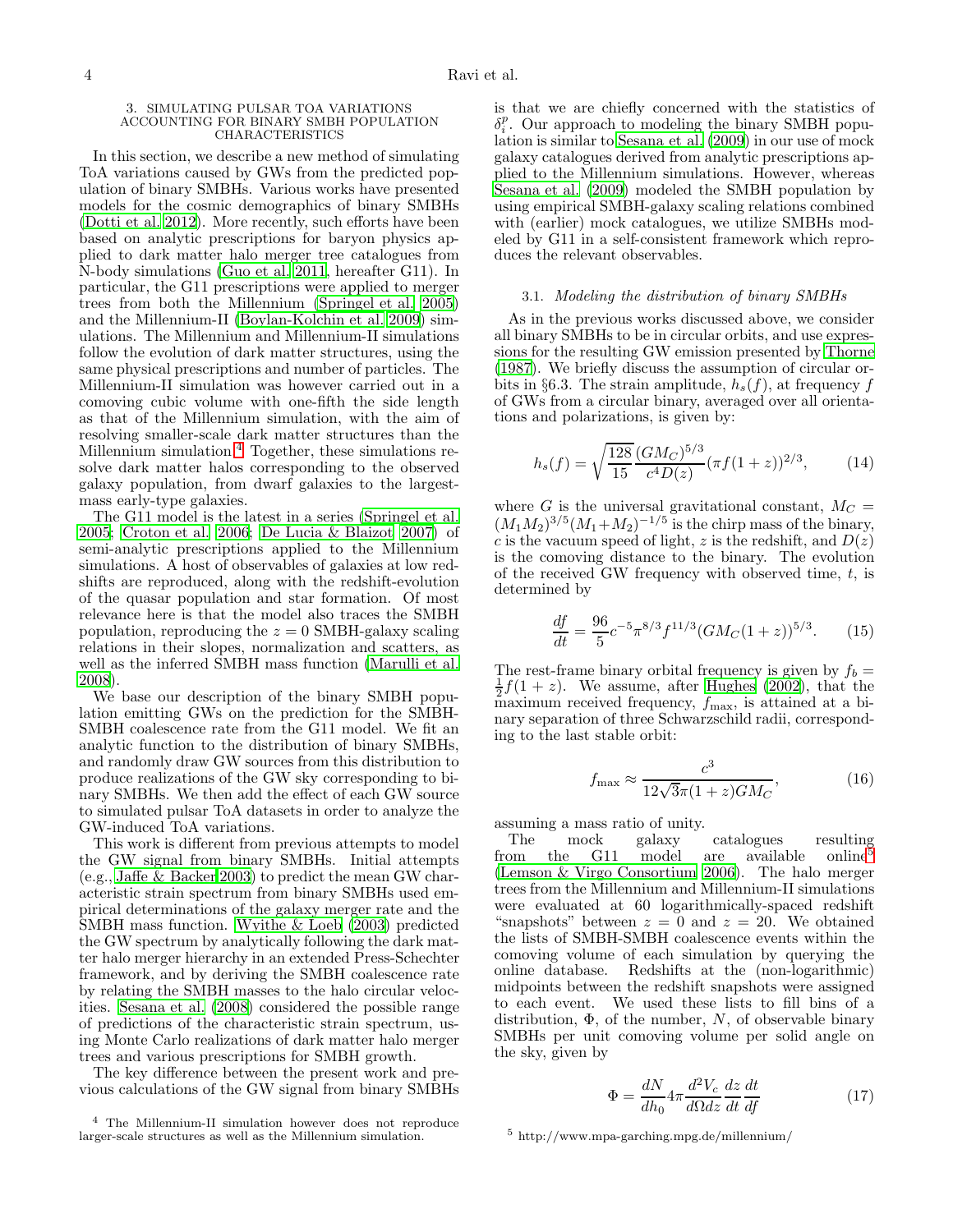where

$$
h_0 = \left(\frac{(GM_C)^{5/3}}{c^4 D(z)} (\pi (1+z))^{2/3}\right)^2 = (\sqrt{\frac{15}{128}} h_s f^{-2/3})^2,
$$
\n(18)

and  $4\pi \frac{d^2 V_c}{d\Omega dz}$  is the sky-integrated comoving volume shell between redshifts z and dz. Also,  $\frac{dz}{dt}$  =  $H_0\sqrt{\Omega_M(1+z)^3+\Omega_\Lambda}$ , and the derivative  $\frac{dt}{df}$  was obtained from Equation 15.  $\Phi$  is the predicted distribution of binary SMBHs in  $h_0$  (which corresponds to the frequency-independent GW "power", or squared strain amplitude) and the observed GW frequency.

For chirp masses below  $10^7 M_{\odot}$ , the limited capability of the Millennium simulation to resolve low-mass halos caused an under-prediction of the chirp mass function as compared to the Millennium-II simulation. In order to ensure a complete chirp mass function, we included binary SMBHs with  $M_C > 10^7 M_{\odot}$  from the Millennium list of coalescence events, and binaries with  $10^6 M_{\odot}$  <  $M_C \leq 10^{7} M_{\odot}$  from the Millennium-II list.

Some degrees of randomization in the coalescence lists were possible. First, in cases where more than two SMBHs coalesced to form a single SMBH between redshift snapshots, the merger order was not specified. In these instances we randomized over merger order. Second, a spherical comoving volume shell between any pair of redshifts less than ∼ 0.09 could be contained within the simulation volume. Some Millennium redshift snapshots exist at  $z < 0.09$ , and the comoving volume shells between redshifts corresponding to these snapshots enclose some SMBH-SMBH coalescence events in the G11 model. An observer located at the center of the Millennium simulation volume would observe only a fraction of the total list of events in the G11 model at  $z < 0.09$ , and an observer located elsewhere in the volume would observe a different selection of events. This is not the case for the Millennium-II simulation, where the volume was too small to enclose any comoving volume shells between redshift snapshots. For each realization of the Millennium (but not the Millennium-II) coalescence list, we therefore specified randomly-placed spherical shells within the simulation box to select binary SMBHs at these redshifts. For coalescence events at  $0.09 < z < 0.19$ , the corresponding comoving volume shells between redshift snapshots were smaller than the Millennium simulation volume, though not enclosed by it. For these coalescence events, we randomly included binaries in the Millennium coalescence list according to probabilities given by the ratios between the volumes of the comoving shells and the Millennium simulation volume. We used 1000 realizations of the Millennium and Millennium-II coalescence lists to form realizations of the binary SMBH distribution Φ.

In generating realizations of the distribution  $\Phi$ , we assumed that every SMBH-SMBH coalescence event in the G11 model catalogues was the result of a binary SMBH system that had decayed through GW emission. The G11 model included the assumption that, upon the merger of two galaxies with central SMBHs, the SMBHs coalesced in every case, before accretion onto the newly-formed SMBH.<sup>[6](#page-4-0)</sup> We note that SMBHs with masses as

low as  $10^3 M_{\odot}$  were present in the G11 model catalogues, but were not included in the Φ distributions. We verified that relaxing the lower cutoff on the SMBH masses in the  $\Phi$  distributions from  $10^6 M_{\odot}$  to  $10^3 M_{\odot}$  did not significantly modify the total signal.

The 1000 realizations of  $\Phi$  were averaged to form a distribution  $\overline{\Phi}$ . We fitted  $\overline{\Phi}$  with an analytic function which could be used to generate random realizations of the observable binary SMBH population. We did not use realizations of  $\Phi$  as realizations of the binary SMBH population because the Φ-distributions were binned for computational purposes. A four-parameter function,

$$
\Phi_{\text{fit}} = n \left(\frac{h_0}{p_h}\right)^{\alpha} \left(1 + \frac{h_0}{p_h}\right)^{\beta} f^{-11/3},\tag{19}
$$

with free parameters n,  $p_h$ ,  $\alpha$  and  $\beta$ , was found to fit  $\bar{\Phi}$ well. We performed the fit on the logarithm of the data to approximate linearity in the fitting procedure. The best-fit parameters are given in Table 2. The frequencyexponent was held fixed at  $-11/3$ , as predicted by Equations 15 and 17.

## 3.2. Realizations of pulsar ToAs with GW-induced variations

For a set of binary SMBHs drawn from the distribution  $\Phi_{\text{fit}}$ , we simulated a corresponding time-series  $\delta_i^p$  by summing the contributions from each individual binary. Details of the method used to calculate these contributions are presented in [Hobbs et al. \(2009](#page-13-12)). For each binary, we randomized over the right ascension and declination, the orbital inclination angle, the orientation of the line of nodes, and the orbital phase angle at the line of nodes. A new publicly-available tempo2 plugin, "addAllSMB-HBs", was written to perform this simulation.

For most of the present work, we did not use TEMPO2 to fit timing model parameters. Instead, we made use of the tools available for spectral analysis of timing residuals. In our simulations, the "timing residuals" corresponded exactly to  $\delta_i^p$  given the absence of timing model fitting.

We consider it important to emphasize the distinction between the  $\delta_i^p$  time-series and the timing residuals resulting from analyses of observed ToA datasets. Consider a set of observed ToAs that exactly match a particular timing model, except for the addition of GW-induced variations (a  $\delta_i^p$  time-series). Given that an observer does not actually possess any prior knowledge of the timing model parameters, the observer will fit the model parameters to the ToAs. The resulting timing residuals will not be equivalent to  $\delta_i^p$ . This is because the  $\delta_i^p$  variations in the ToAs can alter the apparent pulsar timing parameters. For example, the presence of a  $\delta_i^p$  time-series consisting of a sinusoidal signal with a period of one year will alter the apparent pulsar position.

In order to investigate the statistics of  $\delta_i^p$  given our model for the binary SMBH population, we first used TEMPO2 to generate 500 ToAs spanning 5 years exactly corresponding to the PSR J0437−4715 timing model [\(Manchester et al. 2012\)](#page-13-20). We then added realizations of the  $\delta_i^p$  time-series evaluated at the observed ToAs to

<span id="page-4-0"></span><sup>6</sup> There are various mechanisms by which extreme mass ratio

binary SMBH systems and triple or higher-order systems can avoid coalescence (e.g., [Volonteri et al. 2003](#page-13-21)).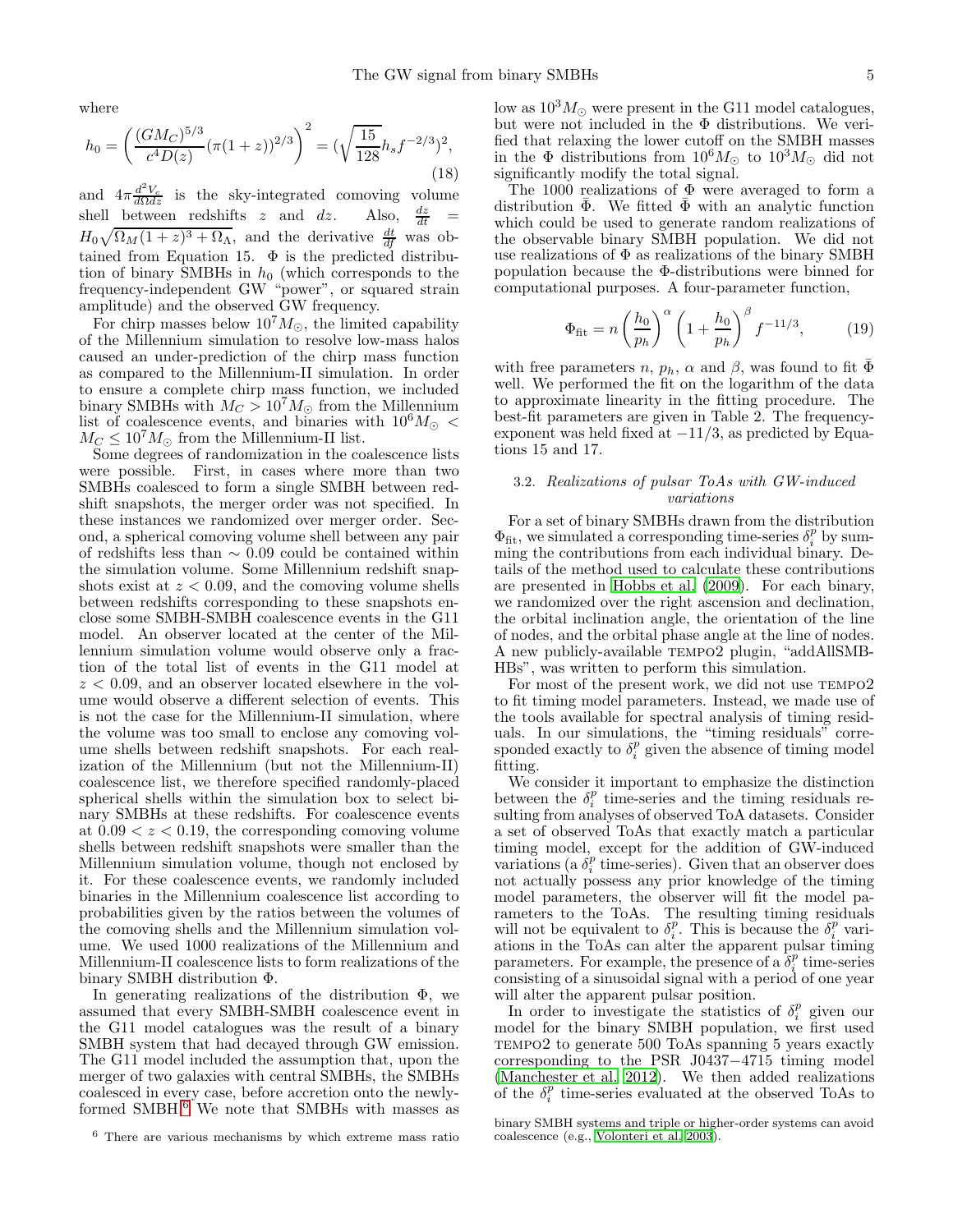Table 2 Best-fit parameter values of  $\Phi_\text{fit}.$ 

| Parameter        | Value                                          |
|------------------|------------------------------------------------|
| $\boldsymbol{n}$ | $2087 + 365$                                   |
| $p_h$            | $4.878 \times 10^{-23} + 4.45 \times 10^{-24}$ |
| $\alpha$         | $-1.72249 \pm 0.00064$                         |
| B                | $-0.3473\pm0.0046$                             |

these datasets, that is, with  $T_{\text{obs}} = 5 \text{ yr}$  and  $T_{\text{samp}} =$ 0.01 yr. The pulsar distance was set to 1 kpc, and the position was held fixed for all simulations. As the binary SMBHs used to produce realizations of  $\delta_i^p$  had randomized positions and orientations, allowing the pulsar position to vary between realizations would not alter our results. The results presented in this paper are not dependent on the timing model used or on the pulsar distance from the Earth. We also added Gaussian white noise variations with 1 ns rms to the ToAs. This white noise component is much smaller than is usually observed in ToA datasets, but was necessary to smooth over machine precision errors.

We included GW sources between  $10^{-9}$  Hz and  $10^{-6}$  Hz in our simulations of  $\delta_i^p$ . The lower frequency cutoff was chosen to be less than one fifth of  $f_0 = (5 \text{ years})^{-1}$ . The upper frequency cutoff was chosen to be greater than  $f_{249} = (0.02 \,\text{years})^{-1}$ . We assumed, after previous works, that all GW sources between these frequency cutoffs are non-evolving over a 5-year timespan, i.e., they do not evolve in frequency by more than  $(5 \text{ years})^{-1}$ . The upper bound on the  $h_0$ -values of sources,  $h_{0, \text{max}}(f)$ , was set by the last stable orbit of binary SMBHs. We identified this bound by fitting a power law to the high- $h_0$  edge of the  $\bar{\Phi}$  distribution. The lower bound on  $h_0$ ,  $h_{0,\min}$ , was set by the lowest non-zero  $h_0$ -value in  $\overline{\Phi}$ . This value corresponds to a binary SMBH containing two  $10^6 M_{\odot}$ components at  $z \approx 6$ . The distribution included more than  $6.5 \times 10^{18}$  GW sources within this  $h_0 - f$  domain; the vast computational cost involved makes it impossible to simulate  $\delta_i^p$  with this many sources. Fortunately, the shape of the  $\Phi_{\text{fit}}$  distribution was such that, at a given frequency, the highest- $h_0$  sources contributed most to  $S_q(f)$  (we return to this point below), defined in terms of  $\Phi_{\text{fit}}$  (using Equation 8) as:

$$
S_{\rm g, fit}(f) = \frac{1}{12\pi^2 f^2} \int_{h_{0,\min}}^{h_{0,\max}(f)} \Phi_{\rm fit} h_s^2(f) dh_0, \qquad (20)
$$

The average characteristic strain spectrum derived from  $\Phi_{\text{fit}}$  is

$$
h_{c, \text{fit}}(f) = \left(f \int_{h_{0, \text{min}}}^{h_{0, \text{max}}(f)} \Phi_{\text{fit}} h_s^2(f) dh_0\right)^{1/2}.
$$
 (21)

We found a function,  $\hat{h}_0(f)$ , such that

$$
0.9S_{\mathbf{g},\text{fit}}(f) = \int_{\hat{h}_0(f)}^{h_{0,\text{max}}(f)} \frac{\Phi_{\text{fit}} h_s^2(f)}{12\pi^2 f^2} dh_0 = \hat{S}_{\mathbf{g},\text{fit}}(f). \tag{22}
$$

Thus, the GW sources in the domain  $\hat{h}_0(f) \; < \; h_0 \; < \;$  $h_{0, \text{max}}(f)$  contribute, on average, 90% of  $S_g(f)$  at every frequency. Between  $10^{-9}$  Hz and  $10^{-6}$  Hz, this amounted



**Figure 1.** Illustration of the  $h_0 - f$  domain constraints on the distribution  $\Phi_{\text{fit}}$ . The upper and lower dashed lines represent  $h_{0, \text{max}}(f)$  and  $h_{0, \text{min}}$ , as labelled, and the solid curve represents  $\hat{h_0}(f)$ . The shaded region is the "90% domain" from which binary SMBHs contributing, on average, 90% of the ToA variation PSD at every frequency were drawn.

to ~  $4.5 \times 10^6$  sources. We refer to this  $h_0 - f$  domain as the "90% domain". The 90% domain, along with  $h_{0, \max}(f)$ ,  $\hat{h}_0(f)$  and  $h_{0, \min}$ , is shown in Figure 1.

We approximated the total number of sources  $(6.5 \times$  $10^{18}$ ) in the  $h_0 - f$  domain between  $h_{o, min}$  and  $h_{0, max}$ and between  $10^{-9}$  Hz and  $10^{-6}$  Hz as constant. For a given realization of  $\delta_i^p$ , the actual number of sources in the 90% domain is governed by binomial statistics. We therefore drew a (binomial-)random number of sources from the 90% domain, and added contributions from each of them to each realization of  $\delta_i^p$ . We assumed that the sources remaining in the  $\Phi_{\text{fit}}$  distribution with  $h_{0,\min} \leq h_0 \leq \hat{h}_0(f)$ , contributing on average 10% to  $S_g(f)$  at every frequency, resulted in a stochastic contribution to  $\delta_i^p$  governed by the central limit theorem. We therefore simulated them as described in §2 using the method of simulating ToA variations corresponding to a GW background implemented in the TEMPO2 plugin GWbkgrd. We simulated  $N_{T2} = 5 \times 10^4$  sources between  $10^{-9}$  Hz and  $10^{-6}$  Hz using the TEMPO2 method, with the characteristic strain spectrum given by  $h_c(f) =$ 

 $\sqrt{12\pi^2f^3(S_{\text{g},\text{fit}}(f)-\hat{S}_{\text{g},\text{fit}}(f))}$ . For each realization of  $\delta_i^p$ , we added contributions from the ∼ 4.5 × 10<sup>6</sup> GW  $\sigma_i$ , we added contributions from the  $\sim$  4.5  $\times$  10 GW sources drawn from the 90% domain of the  $\Phi_{\text{fit}}$  distribution, and from the  $5 \times 10^4$  GW sources corresponding to the remaining (on average) 10% of  $S<sub>g</sub>(f)$  drawn using the TEMPO2 method. Shifts in the measured pulse frequencies caused by metric perturbations at both the Earth and the pulsar (i.e., the "Earth term" and the "pulsar term") were included in our simulations.

The top panel of Figure 2 shows  $h_{c, fit}(f)$  in the  $0 \leq k < 100$  spectral bins. We also show a characteristic strain spectrum of the form in Equation 1 with  $A_{1 \text{ yr}} = 7.8 \times 10^{-16}$ . This value of  $A_{1 \text{ yr}}$  can be taken to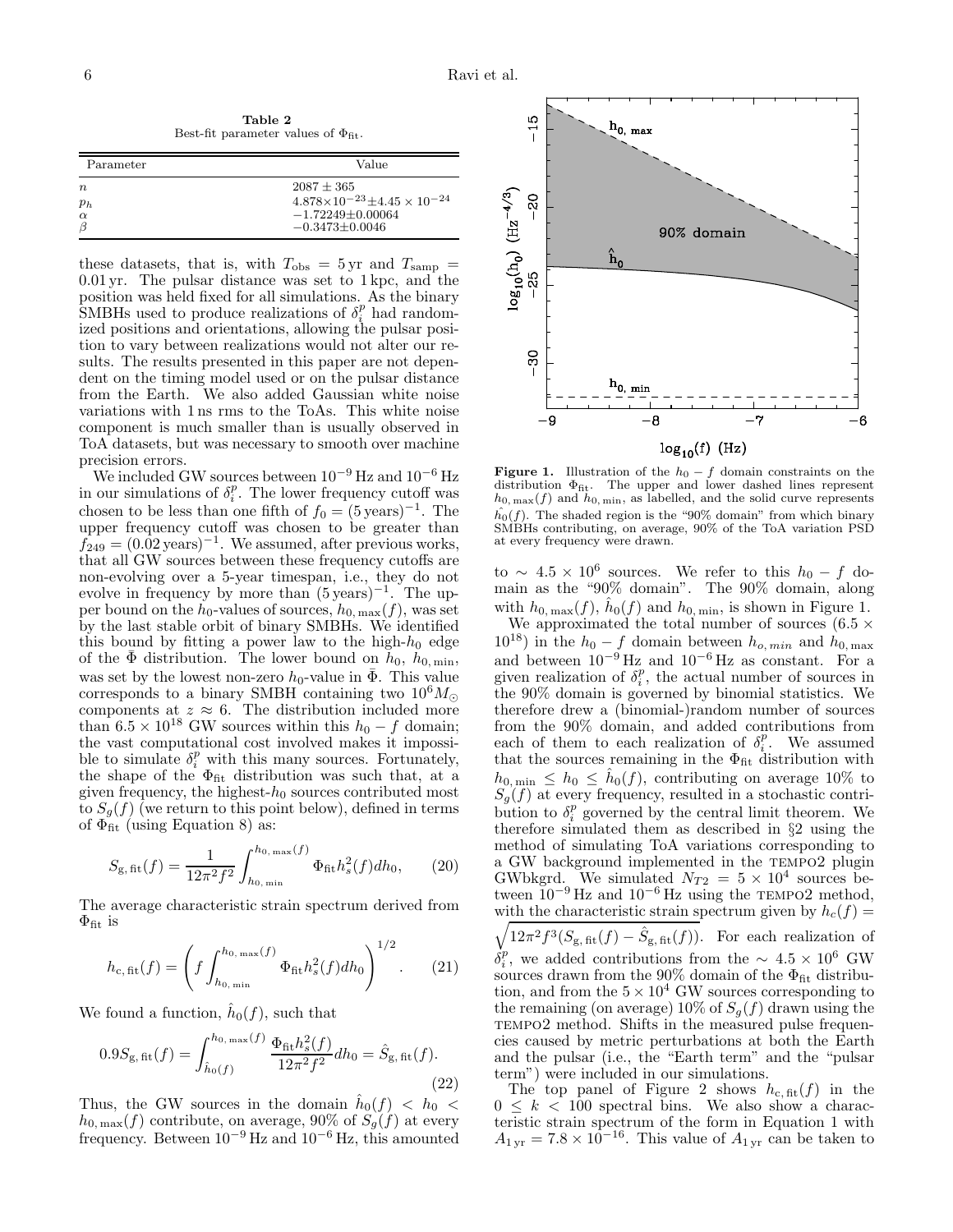

Figure 2. Top: The solid curve shows the mean characteristic strain spectrum,  $h_{c, fit}$ , derived from the distribution  $\Phi_{fit}$  in Equation 21. The dashed line shows a representative spectrum of the form in Equation 1, with  $A_{1 yr} = 7.8 \times 10^{-16}$ . The values of both traces are equivalent at the lowest frequency. The dotted line shows a spectrum of the form in Equation 1 with  $A_{1 \text{ yr}} = 6 \times 10^{-15}$ , corresponding to the most recently published 95% confidence upper bound on  $A_{1 \text{ yr}}$  [\(van Haasteren et al. 2011](#page-13-9)). *Bottom:* The numbers of GW sources that contribute 50% (dashed line) and 90% (solid line) of  $S_{\rm g, fit}(f)$ . The numbers are integrated over frequency bins of width  $(5 \text{ years})^{-1}$  Hz.

be the prediction from the G11 model, as it corresponds to the characteristic strain in the lowest  $(k = 0)$  spectral bin of a 5-year dataset. This particular curvature in the  $h_{\rm c, fit}$  curve, also predicted by [Wyithe & Loeb \(2003](#page-13-2)), is caused by the frequency-dependence of  $h_{0,\text{max}}(f)$ , which represents the bound beyond which binary SMBHs have crossed the last stable orbit. This curvature is caused by different processes from the curvature reported by [Sesana et al. \(2008\)](#page-13-3). We show the mean characteristic strain spectrum for GWs from all binary SMBHs in the predicted distribution  $\Phi_{\text{fit}}$ . [Sesana et al. \(2008](#page-13-3)) fitted a broken power-law to realizations of the characteristic strain spectrum, accounting for various randomizations over the source population. In particular, [Sesana et al. \(2008\)](#page-13-3) randomized over the existence of "fractional" sources in every frequency bin of a fiducial dataset, and also excluded the strongest single source in every frequency bin in an attempt to isolate the back-

ground signal. The smaller number of sources per unit frequency at higher GW frequencies, combined with the greater contributions to the signal from the strongest single sources in frequency bins at higher frequencies, both resulted in the curved characteristic strain spectra presented by [Sesana et al. \(2008](#page-13-3)).

The bottom panel of Figure 2 shows the mean numbers of highest- $h_0$  sources that contribute 90% and 50% of  $S_{\text{g},\text{fit}}(f)$  in these frequency bins. A small number of sources contribute a large fraction of  $S_{g, fit}(f)$ at every frequency. In the  $k = 0$  frequency bin, the  $\sim 3 \times 10^4$  highest- $h_0$  sources contribute on average 90% of  $S_{\text{g, fit}}(f)$ , and only 30 sources on average contribute 50% of  $S_{\text{g, fit}}(f)$ . At frequencies  $f > 1.5 \times 10^{-7}$  Hz, the strongest source, on average, contributes more than 90% of  $S_{\rm g, fit}(f)$  in each frequency bin. This is a consequence of the shallow power-law nature of the  $h_0$ -distribution of the GW sources in the  $\Phi_{\text{fit}}$  distribution.

In this work, we compare the Millennium-based simulations of  $\delta_i^p$  with simulations of  $\delta_i^p$  created using the TEMPO2 method described in §2. To this end, we simulated ToAs as before, but added realizations of  $\delta_i^p$  corresponding to  $5 \times 10^4$  oscillators simulated using the TEMPO2 plugin GWbkgrd. These oscillators were simulated as described in §2 with a mean characteristic strain spectrum given by  $h_{c, fit}(f)$ . We refer to this latter method of simulating  $\delta_i^{\bar{p}}$  as Case H09, after [Hobbs et al.](#page-13-12) [\(2009\)](#page-13-12). Simulations of  $\delta_i^p$  using GW sources drawn from  $\Phi_{\text{fit}}$  will be referred to as Case R12 after the present work.

#### 4. FOURIER-SPECTRAL ANALYSIS, AND RESULTS

In this section, we consider the differences between the cases in the distributions of the periodograms,  $\tilde{S}_k^p$ , evaluated for realizations of  $\delta_i^p$  for a single pulsar. This is motivated by the results in Figure 2, in particular that the number of GW sources per spectral bin that contribute 90% of  $S_{\rm g, fit}(f)$  varies significantly with frequency. The Case R12 simulations are intended to more accurately represent the effects of GWs from binary SMBHs on ToA datasets than the Case H09 simulations. Example realizations of 5-year  $\delta_i^p$  time-series in both cases are shown in Figure 3. The time-series appear quite similar: realizations in both cases are dominated by low-frequency components. Values of up to  $1 \mu s$  are also present in one realization.

Instead of directly measuring  $\tilde{S}_k^p$ , the added white noise component in the simulated ToAs required us to analyze the periodograms of a time-series,  $D_i^{\dot{p}}$ , given by

$$
D_i^p = \delta_i^p + W_i,\tag{23}
$$

where  $W_i$  is a time-series of Gaussian white 1 ns rms ToA variations as discussed above. The PSD of  $\delta_i^p$ ,  $S_{\rm g, fit}(f)$ , is significantly red, with a spectral index of  $-\tilde{1}3/\tilde{3}$  (see Equations 1, 20), and is expected to dominate the PSD of  $W_i$  at low frequencies. We used the generalized least-squares algorithm described in [Coles et al.](#page-12-13) [\(2011\)](#page-12-13) to measure the periodograms,  $\tilde{\psi}^p_k$  of realizations of  $D_i^{\hat{p}}$ . This method requires knowledge of the autocovariance function of  $D_i^p$ , which we obtained as in Equation 7 using the inverse DFT of the known PSD of  $D_i^p$ ,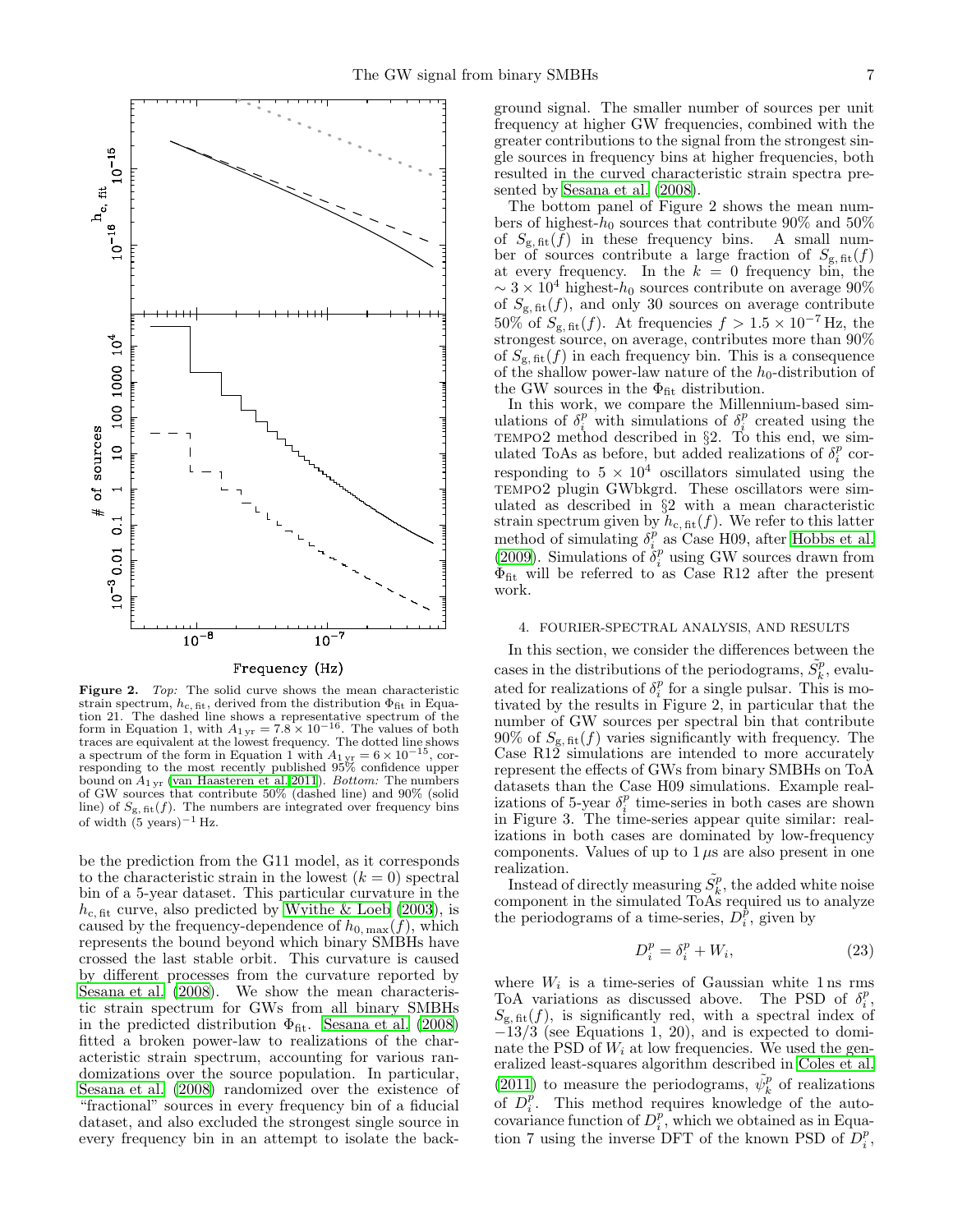

**Figure 3.** Example realizations of  $\delta_i^p$  in Case H09 (thick grey lines) and Case R12 (thin black lines).

 $S(f)$ , given by

$$
S(f) = S_{\rm g, fit}(f) + \frac{2(1\,\text{ns})^2}{250/(5\,\text{years})}.\tag{24}
$$

In the following, we consider the distributions of  $\tilde{\psi}_k^p$  in the lower spectral bins, where  $S(f) \approx S_{g, \text{fit}}(f)$ , to be approximately equivalent to the distributions of  $\tilde{S}_k^p$ .

We produced 1000 realizations of  $D_i^p$  in Case R12 and in Case H09, and measured  $\tilde{\psi}_k^p$  for each realization. In the top panel of Figure 4, we show the averages of  $\tilde{\psi}_k^p$ measured from each of the Case R12 and Case H09 realizations, along with the expected PSDs of  $\delta_i^p$  and  $W_i$ . Arbitrarily chosen single realizations of  $\tilde{\psi}_k^p$  in each case are also shown. The means of the periodograms in both cases are clearly the same, and equivalent to the predicted PSD,  $S(f)$ , given in Equation 24. Though this is as expected, it is both a check of the simulations of  $D_i^p$ , and a demonstration of the ability of our PSD estimation method to measure steep red spectra without bias.

In contrast, the distributions of  $\tilde{\psi}_k^p$  in the frequency bins where  $S(f) \approx S_{\text{g, fit}}(f)$  are different between the cases. The single realizations of  $\tilde{\psi}_k^p$  in each case shown in the top panel of Figure 4 begin to hint at these differences. In most spectral bins, the Case R12 periodogram is below the Case H09 periodogram. That this is a genuine trend is confirmed in the bottom panel of Figure 4. Here, we depict various "percentile" periodograms of the distributions of  $\tilde{\psi}_k^p$  in each of Case R12 and Case H09. The percentile periodograms may be interpreted as contours of equivalent percentiles of the periodogram distributions in different spectral bins. For example, the "50%" percentile periodogram links the 50th percentile points of the distributions of periodogram values in each spectral bin. Below the 95th percentile, all Case R12 percentile periodograms lie below Case H09 percentile periodograms. This implies that in most spectral bins, most



Frequency (Hz)

**Figure 4.** Top: The mean estimates  $(\tilde{\psi}_k^p)$  of the PSD of the simulated ToA variations  $(D_i^p)$  in Case R12 (thin solid black line) and in Case H09 (thick solid grey line). The predicted PSDs of  $\delta_i^p$  ( $S_{\text{g, fit}}(f)$ ) and  $W_i$  are shown as sloped and horizontal dashed lines respectively. Randomly-chosen single measurements of  $\tilde{\psi}_k^p$  in Case R12 and Case H09 are also shown, scaled down by a factor of 10, as black and grey dotted lines respectively. Bottom: The thin black and thick grey curves depict "percentile periodograms" of the distributions of Case R12 and Case H09 measurements of  $\tilde{\psi}_k^p$  respectively. The 5th, 25th, 50th, 95th percentiles are shown as labelled, along with the maximum values of the periodograms in each spectral bin (labelled "max"). The vertical dashed lines indicate the  $k = 0$  and  $k = 10$  spectral bins, with frequencies given by  $(k + 1)(5 \text{ years})^{-1}$  Hz.

measurements of a periodogram in Case R12 will, like the individual ones shown in the top panel of Figure 4, be below most Case H09 periodograms. However, the 95th percentile periodograms are essentially equivalent, and the maximum value Case R12 periodogram is well above the maximum value Case H09 periodogram. These implied "tails" at high values in the Case R12 periodogram distributions in each spectral bin are highlighted in Figure 5, which depicts the distributions of the  $\tilde{\psi}_k^p$  in the spectral bins indicated by the vertical lines in the bottom panel of Figure 4. The distributions are shown as the fractions of Case R12 and Case H09 periodograms at or above a given value.

Figure 5 also shows that the Case R12 periodogram distribution in the  $k = 10$  spectral bin has a longer tail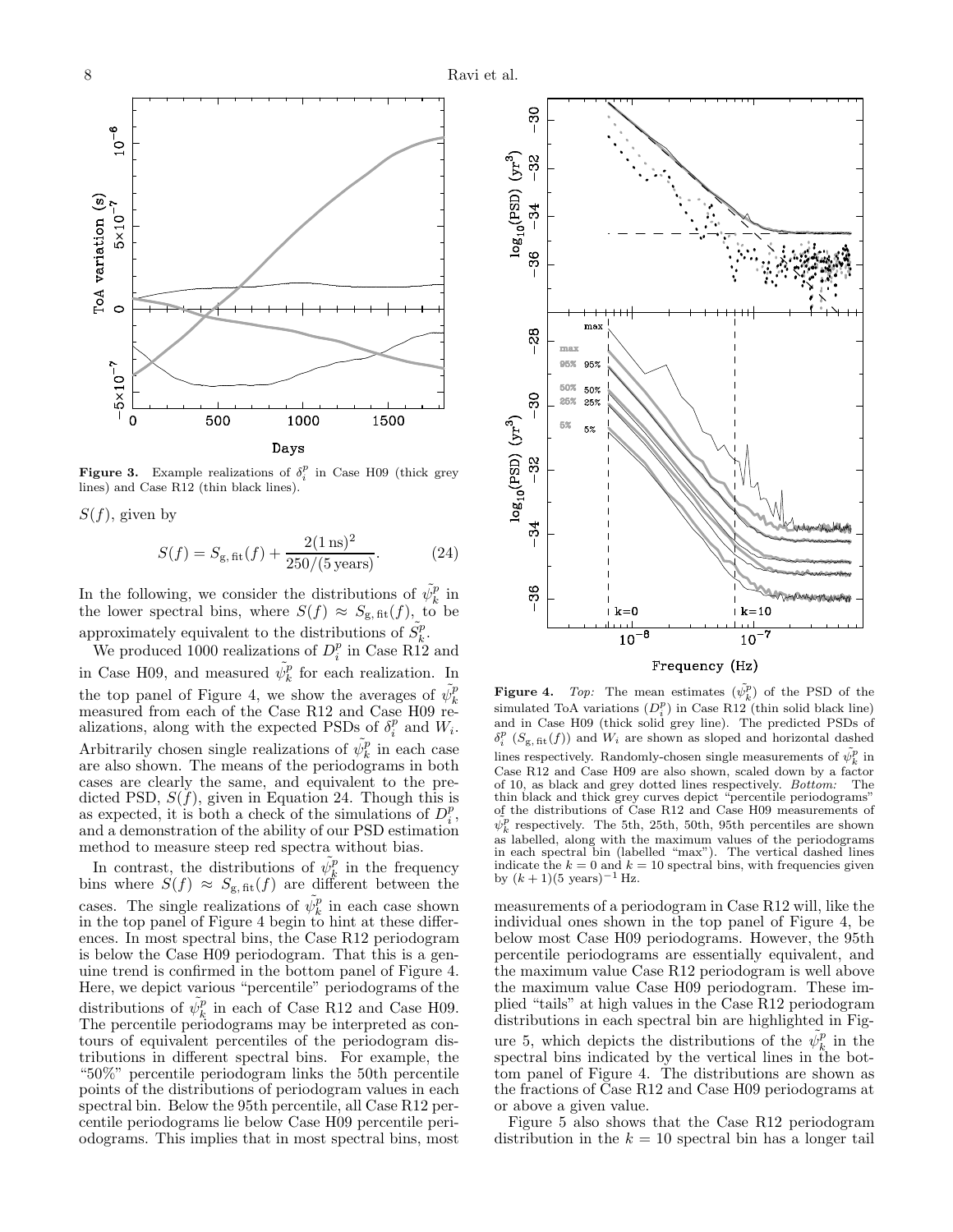

**Figure 5.** The distributions 1000 measurements of  $\tilde{\psi}_k^p$  in Case R12 (thin black lines) and in Case H09 (thick grey lines) in the  $k = 0$  (top) and  $k = 10$  (bottom) spectral bins. The distributions are shown as the fractions of realizations at or above a given value. The domains of both plots indicate the maxima and minima of the distributions.

relative to the Case H09 distribution, as compared to the  $k = 0$  spectral bin. This effect is also evident in the bottom panel of Figure 4, in that the fractional differences between the percentile periodograms are greater at the upper end of the GW-dominated frequency regime. This is consistent with the number of GW sources per spectral bin included in the Case R12 simulations going down with increasing frequency, as shown in Figure 2.

In summary, approximating  $\tilde{\psi}_k^p$  with  $\tilde{S}_k^p$  as discussed above, we find that:

- $\bullet$  In most spectral bins, most realizations of  $\tilde{S^p_k}$  in Case R12 will be below most realizations of  $\tilde{S}_k^p$  in Case H09.
- The maximum possible values of  $\tilde{S}_k^p$  in Case R12 will be higher than the maximum possible values of  $\tilde{S}_k^p$  in Case H09.
	- 5. ESTIMATES OF CORRELATIONS BETWEEN GW-INDUCED TOA VARIATION TIME-SERIES

[Hellings & Downs \(1983\)](#page-12-0) showed that the average values of correlations between  $\delta_i^p$  for different pulsars, for a stochastic GW signal, will always be given by the Hellings & Downs curve (Equation 4). The distributions of individual estimates of these correlations, much like the distributions of the PSD estimator  $\tilde{S}_k^p$  considered above, will however depend on the nature of the GW signal. Here, we characterize the distributions of estimates of these correlations for multiple pulsar pairs in each case discussed above. We simulated 100 realizations of each of Case H09 and Case R12 ToAs as described in §3.2 for pulsars at the positions of each of the 20 pulsars timed by the Parkes PTA, using the timing models specific to each pulsar [\(Manchester et al. 2012\)](#page-13-20). For each realization, the same set of GW sources was used to simulate GW-induced ToA variations for each pulsar. The pulsar distances were set arbitrarily between 1 kpc and 20 kpc.

We estimated the correlations between time-series  $\delta_i^p$ and  $\delta_i^q$ ,  $\rho_{pq}$ , for each pulsar pair pq in each realization of Case R12 and Case H09 ToAs. No autocorrelations were estimated. A frequency-domain estimation technique, based on the method of [Yardley et al. \(2011\)](#page-13-7), was used. This technique will be detailed elsewhere (Hobbs et al., in preparation). We refer to our estimates of  $\rho_{pq}$ as  $\rho_{pq}$ . These estimates were performed using  $D_i^p$  timeseries, rather than  $\delta_i^p$  time-series (see Equation 23), and the estimation technique was optimized using the expected PSD of  $D_i^p$  given in Equation 24. The technique removes best-fit linear and quadratic terms from each  $D_i^p$  time-series using the standard TEMPO2 least-squares fitting algorithm. This mimics the effect of fitting pulse frequency and frequency-derivative terms to the simulated ToAs and then analyzing the timing residuals.

Following the removal of linear and quadratic terms from one of the 100 Case R12 realizations of  $D_i^p$ , a single GW source was found to dominate the residual timeseries. We show the corresponding  $D_i^p$  time-series for two of the 20 simulated pulsars for this realization in Figure 6. The left panel of this Figure shows the large sinusoidal oscillations induced by the source, and the right panel shows example Case R12 realizations of  $D_i^p$  that are not dominated by an individual source. It is possible that an individual GW source with a period greater than the 5-year dataspan could dominate the realizations of  $D_i^p$ in the right-hand panel of Figure 6. The ToA variations induced by such a source would however be absorbed in the removal of the linear and quadratic terms from the  $D_i^p$  time-series.

We averaged all measurements of  $\tilde{\rho}_{pq}$  for each pulsar pair pq from the Case R12 realizations, besides the one clearly dominated by an individual source. The realization dominated by an individual source added a large amount of scatter to the average Case R12 correlations, and was left out of the average to enable a better comparison between the cases. We also averaged the Case H09 measurements of  $\tilde{\rho}_{pq}$  for each pair pq in 99 arbitrarilychosen realizations. The average measurements of  $\rho_{pq}$  are shown for both cases in Figure 7. The functional form of the Hellings & Downs curve is recovered in both Case R12 and Case H09. However, the Case R12 estimates are significantly more scattered about the expected values of the correlations than the Case H09 estimates.

The increased scatter in the Case R12 correlations with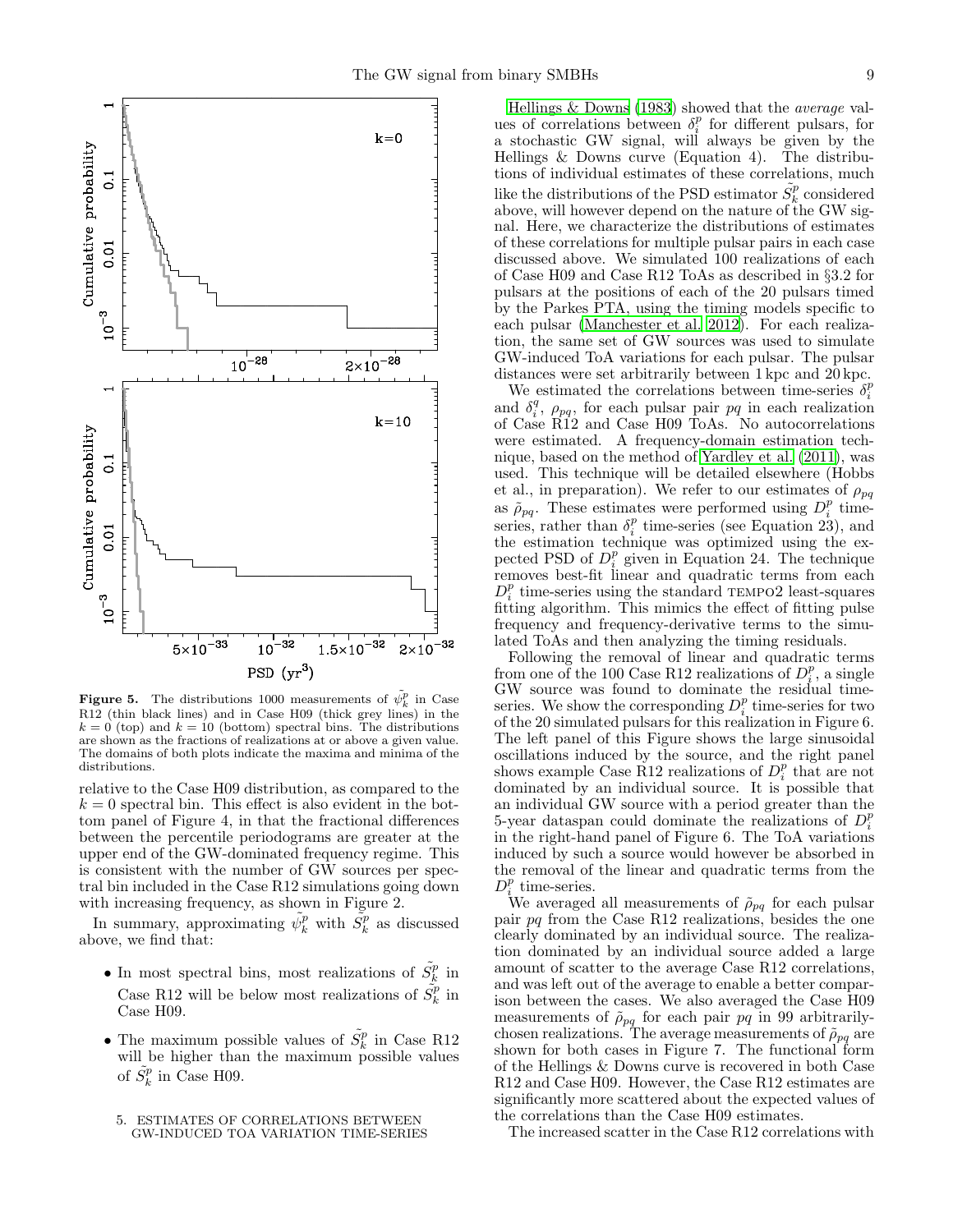

**Figure 6.** Two examples of simulated realizations of  $D_i^p$  for two pulsars: PSR J1600–3053 and PSR J1909–3744 (see text for details). The realization in the left panel is affected by a strong individual GW source, whereas the realizations in the right panel is not. The lower plots show the  $D_i^p$  time-series from the corresponding upper plots with linear and quadratic terms removed.

0

500

1000 1500

 $\mathbf 0$ 

Days

500

1000 1500



Figure 7. The estimated correlations between GW-induced ToA variations for simulated pulsars at the positions of the 20 Parkes PTA pulsars in Case H09 (left) and in Case R12 (right), plotted against the angular separations on the sky between each pair of pulsars. Each point represents an average over 99 realizations; in Case R12, one realization including an extremely strong individual source was not included in the average. Linear and quadratic terms were removed from each ToA variation time-series. The solid curve is the expected Hellings & Downs curve given in Equation 4. As no autocorrelations were present, the maximum value of the Hellings & Downs curve is 0.5.

respect to the Case H09 correlations in Figure 7 is caused by outlying estimates in only a few realizations of ToAs. This is shown in Figure 8, where we display the histograms of the  $\rho_{pq}$  measurements between simulated ToA datasets for PSR J0437−4715 and PSR J0613−0200 in each case. Correlation estimates  $|\tilde{\rho}_{pq}| > 1$  were possible because we normalized the estimated covariances between  $D_i^p$  time-series using the expected cross-PSD between the time-series. While most measurements in both cases are concentrated about the expected value of  $\rho_{pq}$ , a few Case R12 measurements are significantly displaced. This is consistent with the results of §4. We also stress that the large scatter of the estimator common to both cases is expected, and intrinsic to the GW signal.

#### 6. DISCUSSION

We have shown that the ToA variations induced by GWs from the predicted binary SMBH population are not consistent with the model described in §2. The random Gaussian model for  $\delta_i^p$  described in §2 and approximated in Case H09 is reasonable given that a large number of GW sources are expected to contribute to the GW-induced ToA variations. That is, the values of  $\delta_i^p$ at all times  $t_i$  are the sums of many random variables. An argument based on the classical central limit theorem would suggest that  $\delta_i^p$  would then be Gaussian random at every time  $t_i$ . It is apparent, however, that such a central limit theorem-based argument does not apply to the Case R12 realizations of  $\delta_i^{\vec{p}}$ . This is because of the

0

500

1000 1500

0

Days

500

1000 1500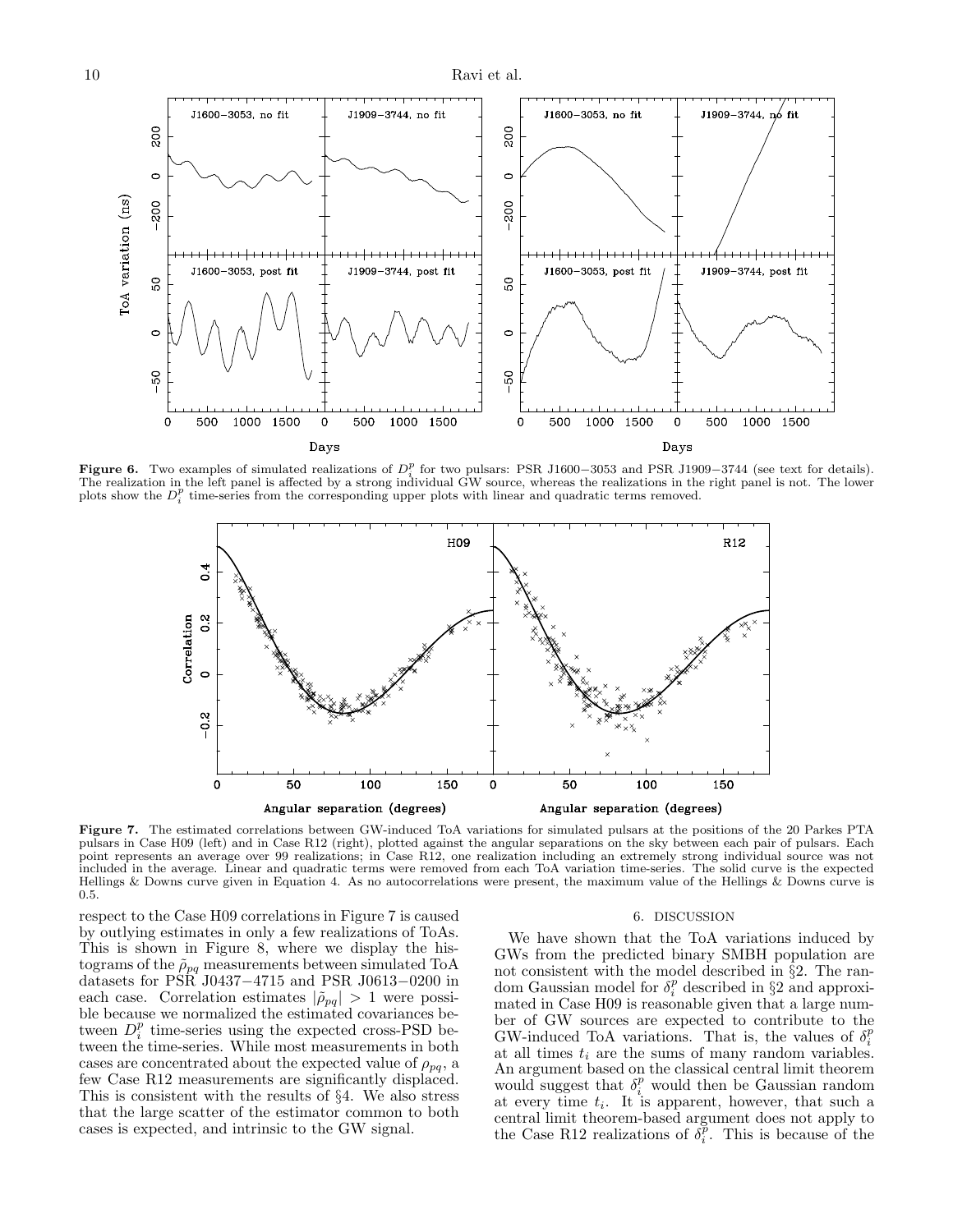

Correlation

Figure 8. Histograms showing the distributions of measurements of the correlation estimator  $\rho_{pq}$  for 100 simulated ToA datasets for PSR J0437−4715 and PSR J0613−0200, in Case R12 (top) and Case H09 (bottom). See the text for details of the simulations. The Case R12 realization that included an extremely strong single GW source, as discussed in the text, resulted in a measurement of  $\rho_{pq} = -39.74$ ; this measurement is not shown in the Case R12 histogram. The vertical dashed line in each panel indicates the mean values of all 100 estimated correlations in each case, and the vertical dotted line indicates the expected value of the correlation,  $\rho_{pq}$ , for an angular separation of  $\theta_{pq} = 49.8^\circ$ .

nature of the GW sources contributing to  $\delta_i^p$  in Case R12.

In Case R12, a few sources contribute most of the PSD of  $\delta_i^p$  at every frequency, as shown in Figure 2. These sources are rare, because they are found at the high- $h_0$ tail of the  $\Phi_{\text{fit}}$  source distribution. The estimators we consider in this work,  $\tilde{S}_k^p$  and  $\tilde{\rho}_{pq}$ , are dominated in Case R12 by a few GW sources that need not occur in every realization of the  $\delta_i^p$  time-series. This is why the distributions of these estimators are different between the cases. The quantities that we estimate,  $S_g(f)$  and  $\rho_{pq}$ , are used to define the covariance matrix of the GW-induced ToA variations (see Equation 7). We have therefore shown that the ToA variations induced by GWs from binary SMBHs are dominated by the effects of a few strong, rare sources and cannot be accurately modeled using the random Gaussian process discussed in §2.

## 6.1. Implications of our results for experiments focused on a GW background

Current PTA data analysis techniques use assumptions about the statistics of  $\delta_i^p$  to attempt to estimate or constrain the amplitude of the characteristic strain spectrum of GWs from binary SMBHs. We consider the implications of our results for a selection of techniques in turn. We assume, in this discussion, that our results for the statistics of GW-induced ToA variations would apply even if the normalization of the GW characteristic strain spectrum  $h_{c, fit}(f)$ , which we refer to as the GW amplitude, $\tau$  were scaled up or down. Such a scaling could occur, for example, under different scenarios for whether coalescing SMBHs accrete gas before or after coalescence [\(Sesana et al. 2008\)](#page-13-3).

We summarize a few key techniques here:

- [Jenet et al. \(2005\)](#page-13-6) describe a statistic which measures the degree of correlation between estimates of  $\rho_{pq}$  from ToA data, and the expected functional form of  $\rho_{pq}$ . The expected detection significance, which is estimated under the assumption that the GW-induced ToA variations are Gaussian random, saturates at high values of the GW amplitude once the variance of the statistic is dominated by the stochasticity of the GW signal (see our Figure 8 and related discussion).
- [Jenet et al. \(2006](#page-13-8)) constrain the amplitude of the GW characteristic strain spectrum from binary SMBHs by estimating the maximum possible GW signal present in measured data, under the assumption that the data could be modeled using a white noise process and GW-induced ToA variations. A statistic that estimates the GW background amplitude from individual pulsars was measured, and compared to the simulated distributions of the statistic for different GW amplitudes. The simulated statistic distributions were created from simulated ToA datasets with GW-induced ToA variations included using the TEMPO2 plugin GWbkgrd.
- [van Haasteren et al. \(2009](#page-13-11)) present a Bayesian parameter estimation method for the GW characteristic strain spectral amplitude.<sup>[8](#page-10-1)</sup> [van Haasteren et al. \(2011\)](#page-13-9) used this method to constrain the GW amplitude. This method requires an evaluation of the likelihood of the parameters used to model the ToA datasets, which include the GW amplitude. The likelihood is the probability distribution of the data given the model parameters. The GW amplitude is used to calculate the covariance matrix,  $C_{pq}$ , between the GW-induced ToA variations for pulsars  $p$  and q (see Equations 7, 8). This covariance matrix in turn is used to define the PTA likelihood, assuming that the GW-induced ToA variations can be modeled as a random Gaussian process.
- [Demorest et al. \(2012\)](#page-12-5) use a PTA likelihood similar to the work of [van Haasteren et al. \(2009](#page-13-11)) to constrain the GW amplitude by evaluating the distribution of a maximum likelihood estimator for

<span id="page-10-0"></span><sup>&</sup>lt;sup>7</sup> We make a distinction between this amplitude and the  $A_{1\,\text{yr}}$ parameter introduced in Equation 1, because  $h_{\rm c, fit}(f)$  does not have exactly the same form as given in Equation 1.

<span id="page-10-1"></span>Though their method also estimates the spectral index of the GW characteristic strain spectrum, we assume marginalization over this parameter in our discussion here.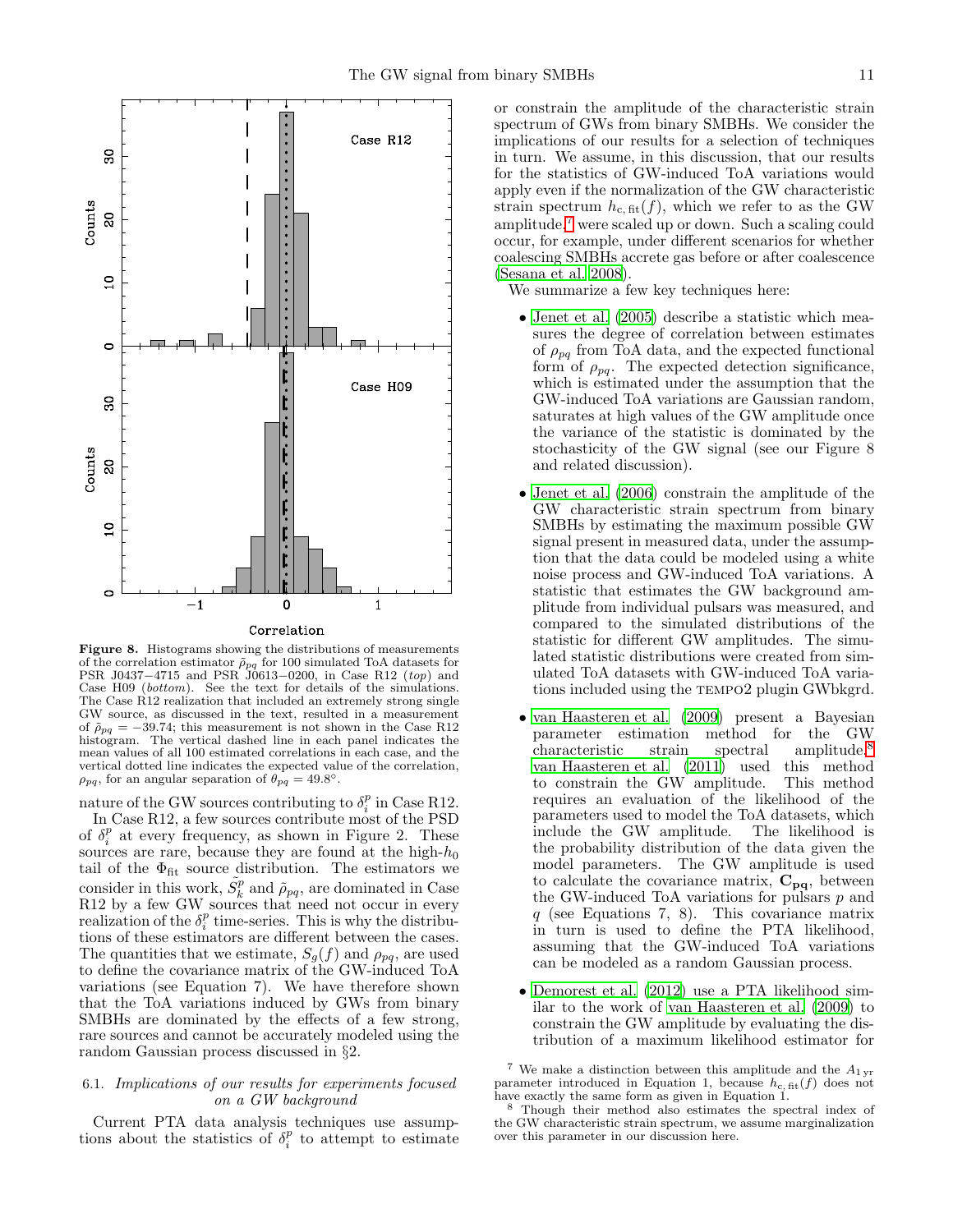the amplitude. They also use a method similar in concept to [Jenet et al. \(2005\)](#page-13-6) to attempt to detect the GW signal from binary SMBHs.

First, the non-Gaussianity of the GW-induced ToA variations means that the estimate of the intrinsic GWinduced variance of the [Jenet et al. \(2005\)](#page-13-6) statistic will be incorrect. This will affect estimates of the detection significance, particularly in the "strong signal regime", where the effects of GWs in the ToAs are large compared to all other noise processes. Second, the limit on the GW amplitude placed by [Jenet et al. \(2006](#page-13-8)) will be biased. The [Jenet et al. \(2006](#page-13-8)) limit was placed by finding the GW amplitude for which 95% of simulated statistic values were above the measured value. The distribution of their statistic derived using our simulations would be different. Ruling out a GW amplitude using the [Jenet et al. \(2006\)](#page-13-8) technique does not necessarily rule out a GW signal corresponding to our simulations with the same confidence. Finally, our results indicate that the likelihoods evaluated by [van Haasteren et al. \(2009](#page-13-11)) and [Demorest et al. \(2012\)](#page-12-5) will also be biased, leading to a similar effect on GW amplitude constraints made using their methods. A definitive statement on the magnitude of the consequences of our simulations for current constraints on the GW amplitude cannot be made, however, without fully considering the various PTA data analysis methods.

## 6.2. Single GW source detection prospects

We have established that in every frequency bin of the 5-year datasets we consider, a few strong GW sources dominate the PSD of  $\delta_i^p$ . This means that we cannot consider the expected GW signal from binary SMBHs to form a background.[9](#page-11-0) We briefly consider the prospects for there being single sources of GWs that are detectable by PTAs. Various methods of detecting and characterising individual continuous sources of GWs with PTAs have recently been presented [\(Yardley et al. 2010;](#page-13-22) [Boyle & Pen 2010;](#page-12-14) [Corbin & Cornish 2010;](#page-12-15) [Lee et al.](#page-13-23) [2011;](#page-13-23) [Babak & Sesana 2012;](#page-12-16) [Ellis et al. 2012\)](#page-12-17). There are, however, few predictions for the expected numbers of detectable sources. [Sesana et al. \(2009](#page-13-16)) analysed similar binary SMBH population models to those considered here to suggest that a 5-year ToA dataset would include 5−10 single GW sources above the mean "stochastic background" level, mainly at GW frequencies greater than  $10^{-8}$  Hz. Their definition of a *resolvable* source as one which has a (mean) strain amplitude that is greater than the mean background level is conservative. This is because a PTA is capable of spatial, as well as frequency resolution. The background contribution per spatial resolution element of a PTA will be less than the all-sky background level, resulting in a higher source amplitude to background ratio for a bright source located in the resolution element.

The exact number of resolvable GW sources given a GW background level for PTAs depends on the partic-



Figure 9. The average strain amplitudes of the three highestamplitude binary SMBHs in frequency bins with  $0 \leq k \leq 10$  for each realization of the population. The strain amplitudes are expressed as fractions of the mean summed amplitude of the remaining sources. We also show the 5th and 95th percentiles of the strain amplitudes, with their deviations from the means scaled down by a factor of 10. We made 300 realisations of the source population to produce this figure. As indicated in the Figure, squares (the solid line) depict the mean amplitudes of the strongest sources, circles (the dashed line) depict the mean amplitudes of the second strongest sources, and triangles (the dotted line) depict the mean amplitudes of the third strongest sources.

ular search method. For example, [Boyle & Pen \(2010](#page-12-14)) suggest that a PTA composed of  $N$  pulsars could resolve up to  $2N/7$  sources per frequency bin. In Figure 9, we present a simple indication of the expected amplitudes of strong individual sources in the  $0 \leq k \leq 11$  spectral bins of our fiducial 5-year dataset. Using 300 Case R12 realizations of the GW source population, we found the mean strain amplitudes in each spectral bin of the strongest three GW sources. We express these amplitudes as multiples of the mean summed strain amplitude,  $h_{\text{rest}}$ , of the remaining sources. The errors in the  $h_{\text{rest}}$  values were not included in the error bars as they were very small.

If we consider the sources besides the strongest three in a spectral bin to form a "background",<sup>[10](#page-11-1)</sup> it is clear that, for spectral bins with  $k \geq 2$ , three sources, on average, produce the same total strain amplitude as the remaining sources. Even for the  $k = 0$  spectral bin, three sources are expected to produce more than half the total strain amplitude of the remaining sources. Indeed, the strongest source in the  $k = 0$  spectral bin has an average strain amplitude that is  $\sim 0.35 h_{\text{rest}}$ , which implies that a PTA which can resolve out two-thirds of the sky will detect equal contributions from the source and from the background.

Blind searches for single GW sources with PTAs are therefore important. PTA data analysis methods that attempt to detect an isotropic component will not opti-

<span id="page-11-0"></span> $^{9}$  This result is analogous to the case of the extragalactic background light (Domínguez et al. 2011), where the summed electromagnetic radiation from AGN and star-forming galaxies is dominated by strong individual sources, behind which myriad further objects combine to form an apparently isotropic background too uniform to be resolved by current telescopes.

<span id="page-11-1"></span><sup>10</sup> This is by no means a rigorous definition of a background relative to the number of sources. The exact definition is dependent on the single source search method and the characteristics of the PTA.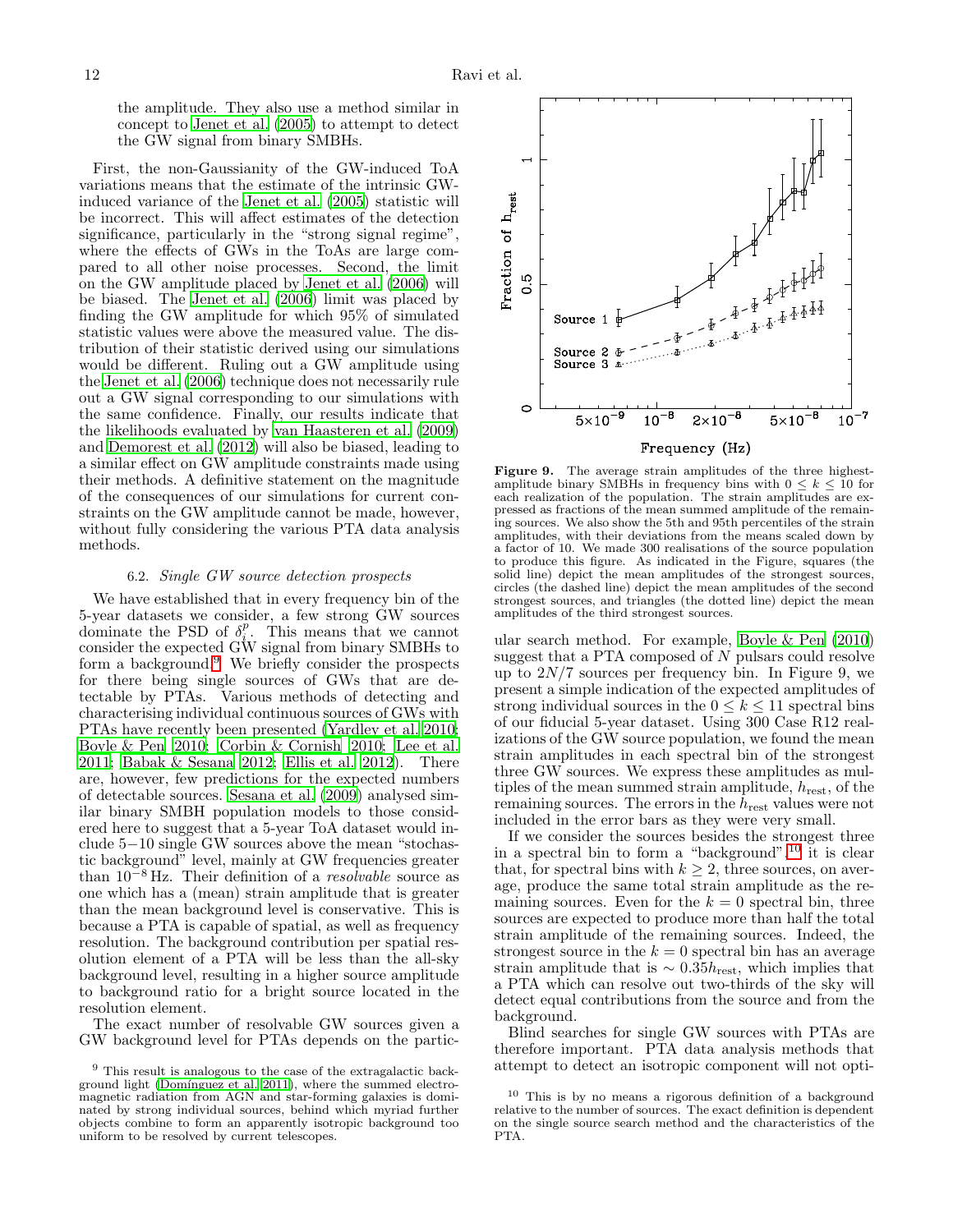mally recover the entirety of the GW signal from binary SMBHs, and could perhaps miss a large component of the signal for some realizations of the GW source population. A careful consideration of the efficacy of GW background detection methods as compared to search methods for single sources, given the predicted source characteristics, is required.

## 6.3. Limitations of our approach to modelling the GW signal from binary SMBHs

A shortcoming of our approach towards modeling  $\delta_i^p$ , and indeed of all predictions for the GW signal from binary SMBHs to date, is the assumption of circular orbits for all binaries. Recent work (e.g., [Sesana 2010;](#page-13-24) [Preto et al. 2011;](#page-13-25) [Khan et al. 2011\)](#page-13-26) suggests that binary SMBHs emitting GWs in the PTA frequency regime will have highly eccentric orbits. The candidate binary SMBH OJ 287 (e.g., [Valtonen et al. 2011\)](#page-13-27) is in fact modeled with an orbital eccentricity of ∼0.7. The GW waveform of an eccentric binary radiating in the PTA band spans many frequencies, and does not follow the frequency-time relation of Equation 15, or the dependence of the GW strain amplitude on frequency of Equation 14. Therefore, if most binary SMBHs radiating in the PTA band are eccentric, the predicted mean spectral slope of the characteristic strain spectrum (Equation 1) will change. We will also need to account for the binary eccentricity distribution in our predictions of the statistics of GW-induced ToA variations. Other effects that require further investigation are the effects of gas and stars on binaries. We do not include these effects in our model because the understanding of their combined contributions towards specifying the binary SMBH population is not sufficiently advanced.

### 7. CONCLUSIONS

We have used a sophisticated model for galaxy evolution [\(Guo et al. 2011\)](#page-12-7) to predict the distribution of binary SMBHs radiating GWs in the PTA frequency band. By drawing lists of GW sources from this distribution, we simulate the effects of GWs from binary SMBHs on 5 year pulsar ToA datasets. We compare these simulations (Case R12) with simulated pulsar datasets containing the effects of an equivalent-amplitude GW signal modeled as a random Gaussian process (Case H09). We estimate the PSDs of the simulated GW-induced ToA variation timeseries, and the correlations between these time-series for different pulsars. We find that the distributions of the PSD estimators of the realizations of the GW-induced ToA variations are different between the cases in every frequency bin, although the mean estimated PSDs are the same in each case. While in Case R12 the estimated PSDs are concentrated at lower values than in Case H09, the Case R12 estimations extend to higher PSD values than the Case H09 estimations. We also find that the functional form of the Hellings & Downs curve is recovered on average in both cases. The correlations between the GW-induced ToA variation time-series for different pulsars in Case R12 are, however, significantly more scattered about the expected values than in Case H09. We interpret our results in terms of the influence of strong individual GW sources on the ToAs in Case R12.

We conclude the following:

- 1. The effects of GWs from binary SMBHs on pulsar ToAs cannot be accurately modeled using existing methods, i.e, as a random Gaussian process. This is because a few GW sources dominate the PSD of the GW-induced ToA variations at all frequencies, with reducing numbers of sources contributing equivalent PSD fractions in higher frequency bins.
- 2. Our results directly affect existing PTA data analysis methods aimed at detecting or estimating the parameters of the GW signal from binary SMBHs. The projected detection significance will be biased.
- 3. The prospects for single GW source detection are strong. Individual sources could potentially be resolved in all GW-dominated frequency bins of a 5-year dataset.

We emphasize that future searches for GW signals from binary SMBHs in pulsar datasets need to be sensitive to both individual sources as well as a GW background.

VR is a recipient of a John Stocker Postgraduate Scholarship from the Science and Industry Endowment Fund. JSBW acknowledges an Australian Research Council Laureate Fellowship. GH is the recipient of an Australian Research Council QEII Fellowship (project #DP0878388). The Millennium and Millennium-II Simulation databases used in this paper and the web application providing online access to them were constructed as part of the activities of the German Astrophysical Virtual Observatory. We acknowledge use of the mpfit IDL routines of C. B. Markwardt. We thank W. Coles for his extensive and insightful comments into draft versions of the manuscript. We also thank the anonymous referee for comments that were useful in improving the manuscript.

#### REFERENCES

- <span id="page-12-16"></span>Babak, S., & Sesana, A. 2012, Phys. Rev. D, 85, 044034
- <span id="page-12-10"></span>Boylan-Kolchin, M., Springel, V., White, S. D. M., Jenkins, A., & Lemson, G. 2009, MNRAS, 398, 1150
- <span id="page-12-14"></span>Boyle, L., & Pen, U.-L. 2010, [arXiv:1010.4337](http://arxiv.org/abs/1010.4337)
- <span id="page-12-13"></span>Coles, W., Hobbs, G., Champion, D. J., Manchester, R. N., & Verbiest, J. P. W. 2011, MNRAS, 418, 561
- <span id="page-12-6"></span>Colless, M., Dalton, G., Maddox, S., Sutherland, W., Norberg, P., Cole, S., et al. 2001, MNRAS, 328, 1039
- <span id="page-12-15"></span>Corbin, V., & Cornish, N. J. 2010, [arXiv:1008.1782](http://arxiv.org/abs/1008.1782)
- <span id="page-12-11"></span>Croton, D. J., Springel, V., White, S. D. M., De Lucia, G., Frenk,
- C. S., Gao, L, et al. 2006, MNRAS, 365, 11
- De Lucia, G., & Blaizot, J. 2007, MNRAS, 375, 2
- <span id="page-12-12"></span><span id="page-12-5"></span>Demorest, P. B., Ferdman, R. D., Gonzalez, M. E., Nice, D.,
- Ransom, S., Stairs, I. H., et al. 2012, [arXiv:1201.6641](http://arxiv.org/abs/1201.6641)
- <span id="page-12-4"></span>Detweiler, S. 1979, ApJ, 234, 1100
- <span id="page-12-3"></span>Di Matteo, T., Colberg, J., Springel, V., Hernquist, L., & Sijacki, D. 2008, ApJ, 676, 33
- <span id="page-12-18"></span>Domínguez, A., Primack, J. R., Rosario, D. J., Prada, F.,
- <span id="page-12-9"></span>Gilmore, R. C., Faber, S. M., et al. 2011, MNRAS, 410, 2556 Dotti, M., Sesana, A., & Decarli, R. 2012, Advances in
- Astronomy, 2012
- <span id="page-12-17"></span>Ellis, J., Siemens, X., & Creighton, J. 2012, [arXiv:1204.4218](http://arxiv.org/abs/1204.4218)
- <span id="page-12-1"></span>Foster, R. S., & Backer, D. C. 1990, ApJ, 361, 300
- <span id="page-12-2"></span>Gitti, M., Brighenti, F., & McNamara, B. R. 2012, Advances in Astronomy, 2012
- <span id="page-12-7"></span>Guo, Q., White, S., Boylan-Kolchin, M., De Lucia, G.,
- Kauffmann, G., Lemson, G., et al. 2011, MNRAS, 413, 101
- <span id="page-12-0"></span>Hellings, R. W., & Downs, G. S. 1983, ApJ, 265, L39
- <span id="page-12-8"></span>Hobbs, G. B., Edwards, R. T., & Manchester, R. N. 2006, MNRAS, 369, 655